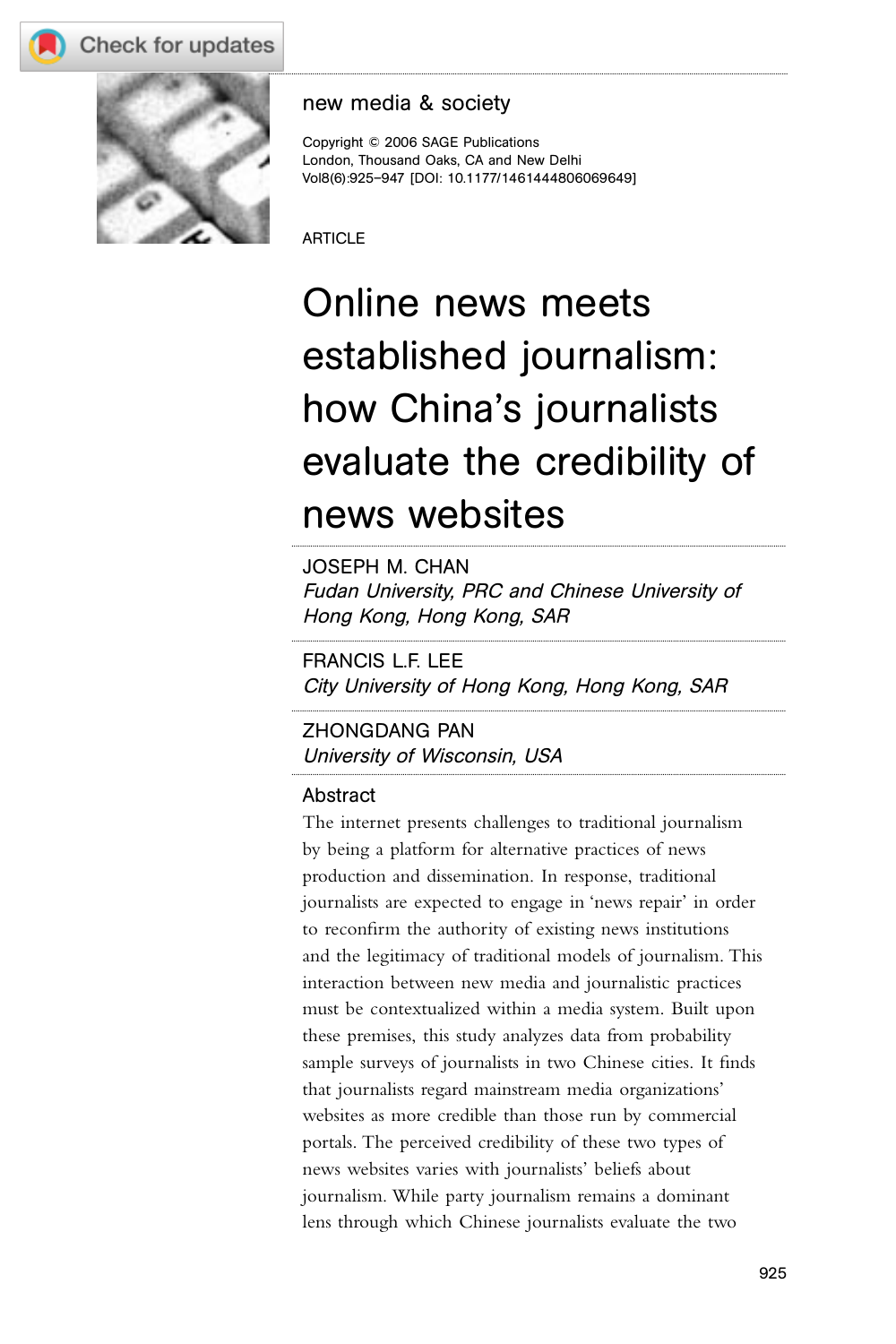types of websites, the sites of commercial portals are viewed by some to be embodying an alternative model of journalism.

#### Key words

Chinese media • media credibility • models of journalism • news repair • online journalism

## Introduction

Traditional print and broadcast media journalism has a complicated relationship with the internet. On the one hand, the internet is a very useful tool in news production (Callahan, 1999; Harper, 1998; Pavlik, 2001). With it, journalists can search for background information to contextualize stories, contact sources via emails and interact with readers in chatrooms. The internet also provides convenient access to a wider range of international news outlets, benefiting especially the newsrooms that do not have sufficient resources for foreign news coverage (Chan et al., 2003).

However, it also poses a challenge to mainstream journalism by facilitating alternative methods of news production and dissemination. It provides a platform for the rise of 'online news services', ranging from those offered by commercial portals to those operated by idiosyncratic 'online journalists'. More fundamentally, producing online news involves skills, judgements and routines different to those in traditional news work (Ianzito, 1996; Stein, 1999). Some observers thus argue that the shift from print to online newspapers involves changes not only in information infrastructure, structural relationships among journalists, sources and audiences, but also the very definition of news (Boczkowski, 2001).

In response, mainstream journalists, at least in the USA, hold a generally negative attitude toward the internet. They are concerned with source credibility, information reliability and difficulties in verifying facts in the online world (Garrison, 2000; Weise, 1997). Such reactions can be seen as constituting a process of 'news repair' that reaffirms the institutional authority of traditional news media and the legitimacy of the traditional model of journalism (Bennett et al., 1985; McCoy, 2001).

Traditional journalism's responses to online journalism would shape the further development of journalism in the new media environment. The present study is aimed at tackling this issue empirically by examining how traditional journalists react to the opportunities and challenges posed by the internet and the news practices it sustains. More specifically, it focuses on journalists' evaluations of the credibility of online news sites. Our main contention is that, when rendering credibility ratings of online news sites, journalists are evaluating not only the medium as a technology and a mode of presentation, but also the output coming from a particular model of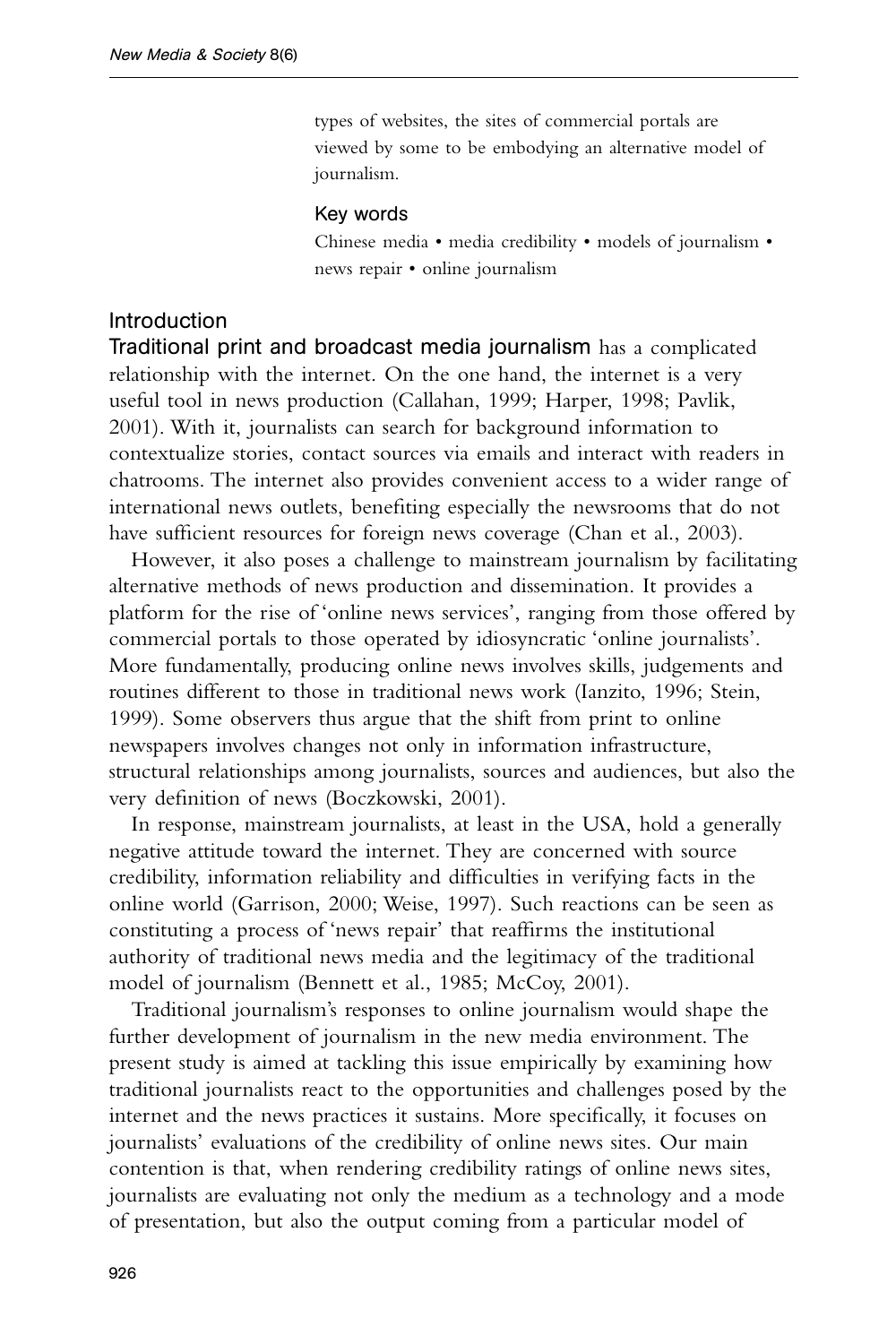journalism. Such evaluations should reflect journalists' perceptions of, and attitudes towards, competing models of doing news work.

This study analyzes data from surveys of journalists in two cities in China, where the internet rose as a news medium at the historical juncture of 'media reforms'. The reforms provide a unique setting to show that journalists' perceptions of, and reactions to, online news involve more than how to do news work in a technical sense. Rather, they are intertwined with the maintenance of journalism as an institution situated in a specific media system. With this context, this study is aimed also at providing some empirical indications of how the internet medium is incorporated into China's news media mix during the reforms.

# CREDIBILITY OF ONLINE JOURNALISM AS A PROBLEM OF NEWS REPAIR

Even though the practices of online journalism have yet to be congealed into a distinct mode of newsmaking (Stein, 1999), there are sufficient indications of its differences from the more familiar mode (Boczkowski, nd; Gordon, 2003). The potential for immediacy, cross-platform synergy, multimodal presentation and interactivity have motivated major changes not only in media ownership and organizational structures (McChesney, 1999), but also in the ways in which journalists operate in reporting and presenting news (Hammond et al., 2000). Clearly, the challenges are not limited to gaining technological proficiency. Rather, they are at the level of the very definition of news (Boczkowski, nd) and the model of journalism involved.

With traditional news production being a small but significant part of a larger conglomerate, journalists also encounter 'hidden conflicts' between their professional norms and organizational interests. Different practices emerge in quelling such conflicts and mending institutional tensions within an organization (Turow, 1994). As a part of a larger profit-seeking conglomerate (Champlin and Knoedler, 2002), online news operation may open up more layers of news production to market pressure (Cohen, 2002). In addition, the 'anything goes' (Stein, 1999) mode of generating content for websites has posed serious threats both to ways of doing journalism and operationally defining professional standards and ethics.

Specific technological possibilities also create problems for journalists who value the traditional newsmaking process. The 24-hour deadline and the public's expectation of 'non-stop breaking news', for example, have led to concerns that online news operators rush information to press rather than taking the time to channel it through a vigorous gatekeeping process (see Boczkowski, 2000; Kovach and Rosenstiel, 1999). In addition, the customization or personalization of news products has led to concerns with fragmentation of the mass audience (Katz, 1996). Further, the value of other technological possibilities, such as audiovisual presentations and interactivity,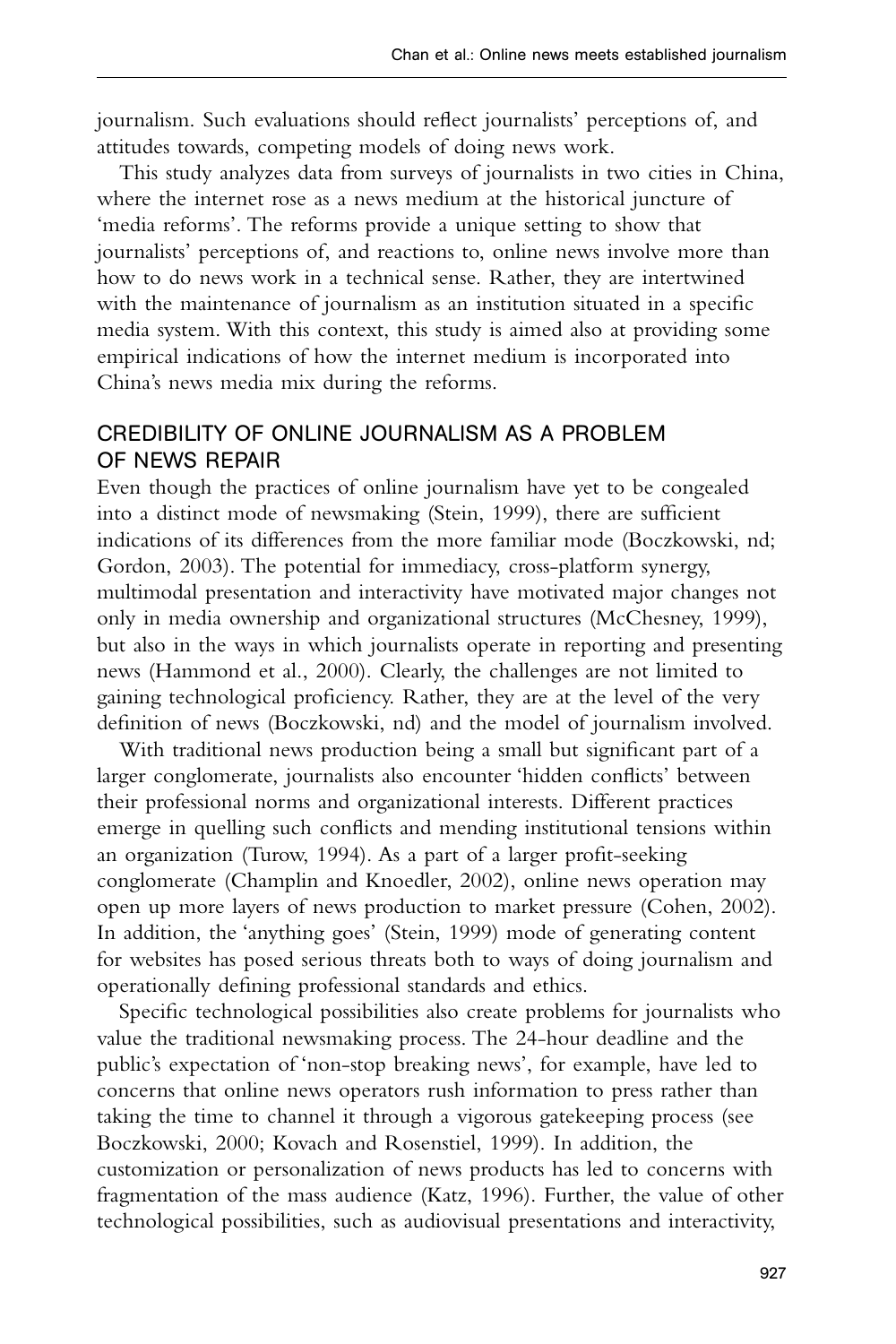is suspicious when viewed through the lens of traditional journalism. While such features are likely to increase the audience appeal of news products, it is uncertain whether their utilization would result necessarily in news with better quality.

It is against this background that the problem of 'news repair' arises (Bennett et al., 1985). Numerous studies have shown that when challenges are posed to existing journalistic paradigms and institutions, mainstream journalists respond either by dismissing the legitimacy of the challenges, or reconstituting them to repair the existing definitions of news and news institutions (Bennett et al., 1985; Reese, 1990). With regard to the challenge posed by online journalism, news repair can be discerned when journalists engage in an effort to undermine the validity of an online news story by linking the problems of the story to its being online (McCoy, 2001). At the same time, to the extent that journalists' evaluations of online news sites are filtered through the lens comprising their familiar model of news work, journalists holding negative attitudes toward internet news sites, especially in terms of their credibility (Garrison, 2000; Weise, 1997) is a manifestation of the broader phenomenon of news repair.

However, there have been few attempts to demonstrate empirically the linkage between journalists' evaluations of news sites' credibility and their professional self-understanding. Most past studies on journalists' attitudes toward the internet are descriptive (Garrison, 2000), while more explanatory studies of online news credibility focus mainly on citizens as the evaluators (e.g. Bucy, 2003; Flanagin and Metzger, 2000; Johnson and Kay, 1998, 2002; Schweiger, 2000). Therefore, this study fills a gap in the literature, which in turn can help us to understand the tension-filled relationship between traditional and online journalism.

## JOURNALISM AND THE INTERNET IN CHINA

How journalists evaluate online news websites and to what extent online news would emerge as an alternative model of journalism depends upon various contextual factors. In China, given that the internet arrived on the scene together with the erosion of party journalism, online journalism might be viewed as a viable ideological alternative. This unique context provides us with an opportunity to see how systemic and institutional factors contextualize a new medium and its potential uses in journalism.

Media reforms in China have brought kaleidoscopic changes in the past 20 years. Although the retreat of the party-state from certain areas of media operations, coupled with market pressure, has enabled media organizations to acquire significant operational autonomy (Chan and Qiu, 2002), the basic tenets of the commandist media system (Lee, 1994) and party journalism remain (Pan, 2000a). When journalists 'improvise' experimental measures to move the reforms forward (Pan, 2000b), they are being lured also to pursue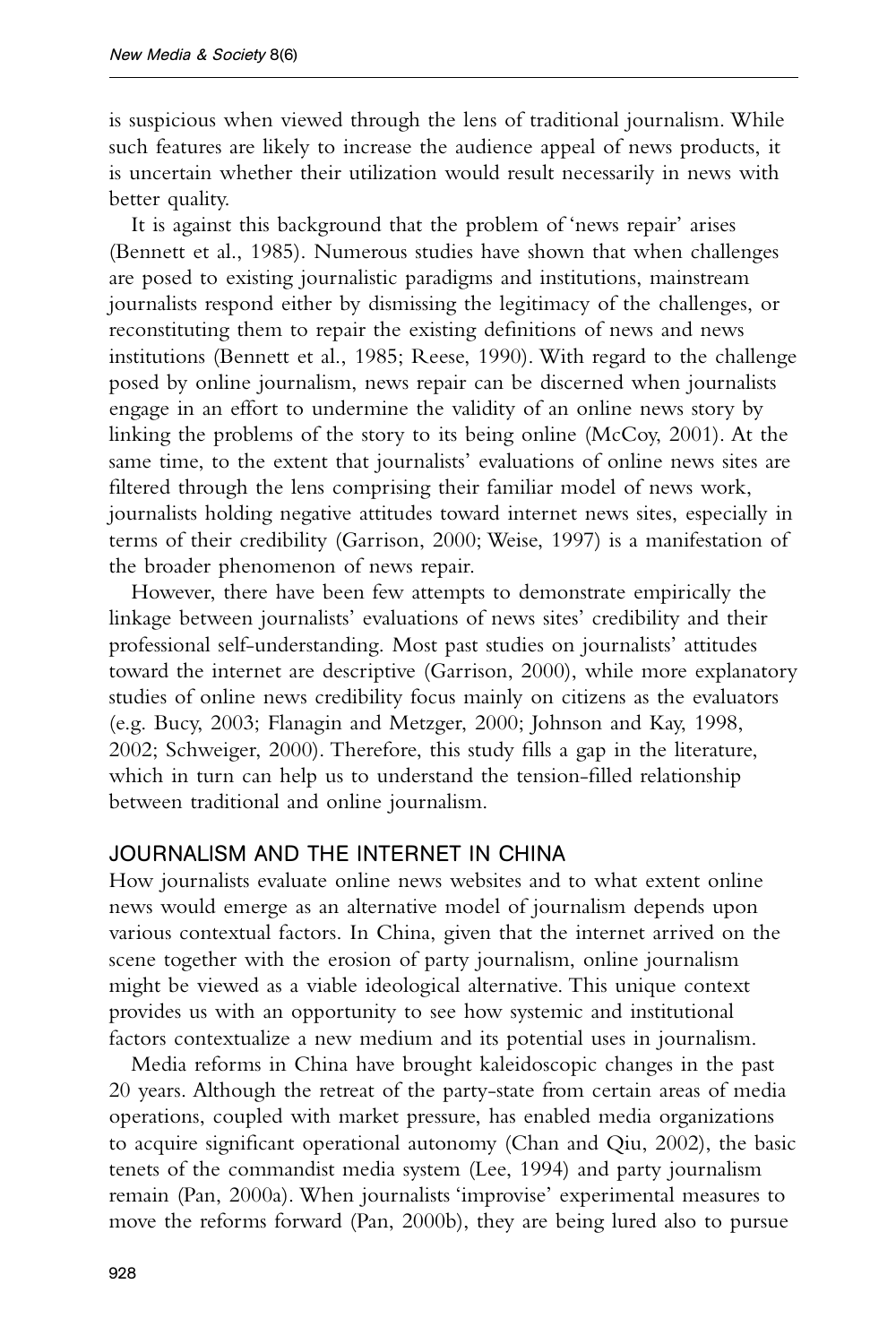their material gains in the market and lowering their ethical standards (Zhao, 1998). Journalism is being practised amid tensions among various forces, including continued party control (Chan, 1995), pressure for higher advertising revenues, incentives for personal material gains (Chen and Guo, 1998; He, 2000), professional ideals that often mix together with ideas from different ideational systems (Pan and Chan, 2003; Pan and Lu, 2003) and increasingly, the need to incorporate the internet and other new technologies (Chan et al., 2003; Liu, 2002).

In this situation, the internet should provide journalists with further opportunities for experimenting with new practices. Li Zhiping, the general manager of Eastday (www.eastday.com.cn), a portal jointly formed by the official media outlets in Shanghai, argues that given the internet's lack of fit to the party–media system, it is desirable to make the internet a 'special region' – that is, with special policy allowances – for reforms toward the inevitable goal of dismantling the existing system (Li, 2002). This thinking seems to be guiding some of the actual practices. For example, *The People's Daily*, the official organ of the Communist Party, maintains a huge website with almost all the features of the popular commercial news websites in the USA, such as news archives, special sections for important issues and events, frequent updates of the financial market and breaking news, discussion groups, online polls and so on. The same is true for the news websites by other major party-organ media outlets, including China Central Television (CCTV) and the official Xinhua News Agency (Liu, 2002).

However, there are limitations on the extent to which (and the ways in which) journalists in China can utilize the internet in their practices. The government has an ambivalent attitude toward the internet (Bi, 2001; Harwit and Clark, 2001). It tries to embrace the internet for the economic benefits that it can bring about but is deeply concerned with new sources of information and the proliferation of criticism of the government in cyberspace. Censorship of political information and viewpoints is prevalent (Qiu, 1998). More fundamentally, as long as journalists still have to work under the party control system, which is increasingly co-opting market forces for its maintenance (Pan and Chan, 2000), they cannot be free to utilize the alternative sources of information and viewpoints that are available online.<sup>1</sup> As a result, the use of the internet in news work is not yet fully routinized in Chinese newsrooms (Chan et al., 2003).

Political control also means that a truly 'alternative journalistic institution' – an institution that challenges the concentration of media and symbolic power (Couldry, 2003; Couldry and Curran, 2003) – is difficult to develop in cyberspace in China. In the late 1990s, commercial portals such as Sina (www.sina.com.cn) and Sohu.com (www.sohu.com.cn) began to catch the attention of the public. These portals provided real-time domestic and international news, as well as chatrooms for political topics. In 2000,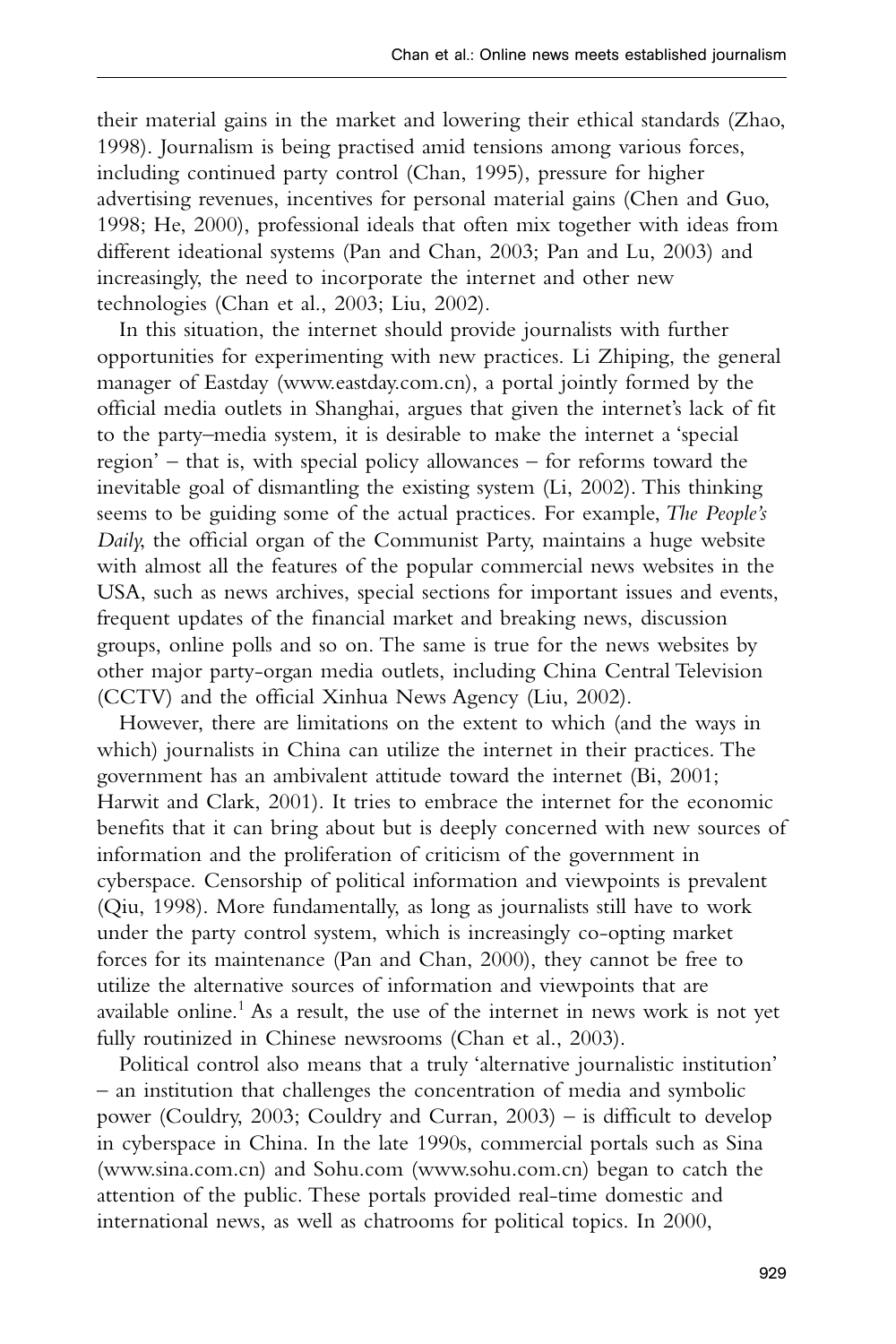however, the Chinese Government put forward new regulations prohibiting commercial portals from gathering news directly (Xu, 2003).<sup>2</sup> It forced them to become news aggregators, 'pasting' news from officially approved outlets. The portals responded by diversifying information sources and improving packaging skills. But in general, by relying on their unique advantages in news resources and autonomy from their parent media outlet, official media organization news sites frequently enjoy advantages in the amount of news, speed of updating news, self-reported news and perceived status over those commercial portals (Peng, 1999; Tang and Yao, nd).

## RESEARCH QUESTIONS AND HYPOTHESES

Based upon the widely-held recognition of differences between the traditional model of journalism and that typified by online news sites in China (Liu, 2002; Peng, 1999), we will begin by exploring Chinese journalists' orientations towards two different types of online media: news sites by official media outlets and commercial portals. This exploration is guided by the following research question:

> RQ1: How do Chinese journalists use the internet and how do they perceive the credibility and professional utilities of the medium?

As discussed earlier, journalists are likely to hold relatively negative views on online media due to the need to protect the authority of their own profession. Moreover, they may not rate highly the news sites by online companies in China because of such media's commercial orientation and lack of original material. In the surveys, journalists were asked to rate the credibility of 'news websites operated by traditional media organizations' 3 and 'news websites operated by online media companies' respectively. The first hypothesis of the present study is:

> H1: Journalists in China rate the online news sites of established media organizations as being more credible than the news sites of online companies.

Research with citizen participants has shown that online news credibility is partly a function of familiarity with, and frequent exposure, to the internet (Johnson and Kaye, 1998). We expect the same to hold true among journalists. Hence our second hypothesis is:

> H2: Chinese journalists' frequencies of using, and feeling adaptiveness to, the internet are positively related to their credibility ratings of both types of news sites.

More importantly, we contend that the differences in the way that journalists rate the two types of news sites are based on how they conceive journalism. Hence we expect the two credibility ratings to correlate with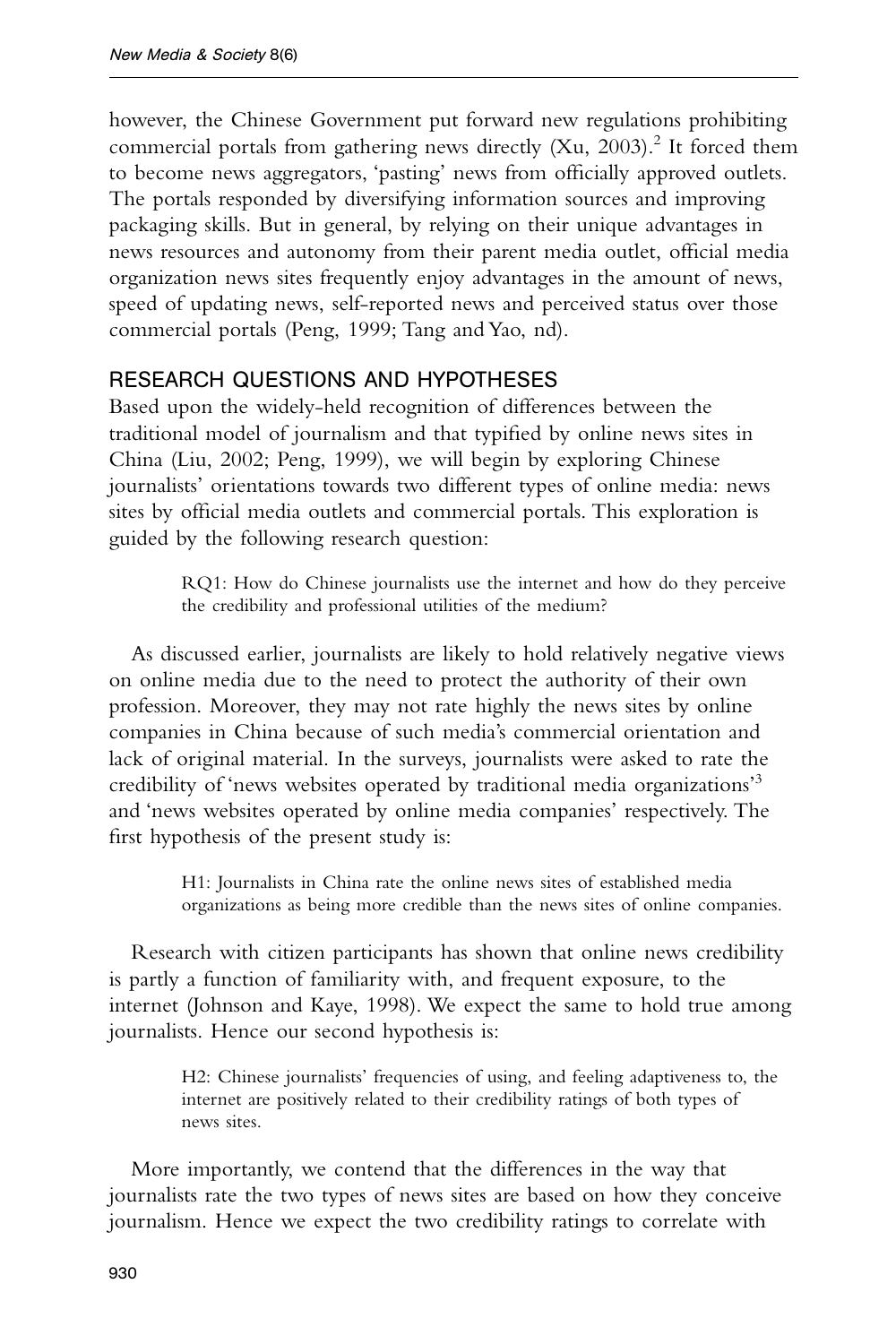different beliefs about journalism. In the surveys from which the data were drawn (Chan et al., 2004; Pan and Chan, 2003), we designed items to measure media role beliefs, media exemplar assessments, reporting values and specialist orientation. They are among the constituting elements of journalism as a model of news work in a specific media system. (These elements are explicated in the section on operationalization.) Given the diverse forces operating in China's media reforms (Lee, 2004; Pan and Lu, 2003), our analysis of how these beliefs about journalistic work may be related to evaluations of different news websites is, inevitably, more exploratory. Therefore, we established a research question instead of specific hypotheses:

> RQ2: How do beliefs about journalistic work correlate differently with the credibility ratings of the two types of news sites?

To connect journalists' ratings of news sites to the ongoing media reforms, we should examine how such ratings and web usage relate to the variables that are indicative of different experiences of the media changes among journalists. It is quite possible, on the one hand, that the younger, better educated and more cosmopolitan journalists would use the internet more frequently and see online news sites as more credible. On the other hand, those who experience no competitive pressure from the web media may use the internet less frequently and see online news sites as less credible. Hence, our last research question is:

> RQ3: How do individual differences in internet use and credibility ratings of the news sites on the web reflect different degrees of receptiveness toward the new medium, as well as to different models of journalism?

## METHOD

The data analyzed came from surveys of random samples of journalists in two Chinese cities, Shanghai and Hangzhou, conducted in autumn 2002 and spring 2003 respectively. In both surveys, the target population were full-time media employees whose primary responsibility is to produce news content. In each city, a purposive sample of news media outlets was drawn to ensure the inclusion of the chief party organ paper, the chief evening or urban paper and all the state-owned TV and radio stations. In the mediarich city of Shanghai, three other newspapers were also selected, based on their circulation and overall influence.<sup>4</sup> From each outlet, a systematic sample of journalists proportionate to size was drawn from its employee list. Trained field workers delivered the questionnaires and asked the selected respondents to complete them in their spare time. The respondents returned the completed questionnaires to the field workers a few days later. In Shanghai, 420 completed questionnaires were received, yielding a response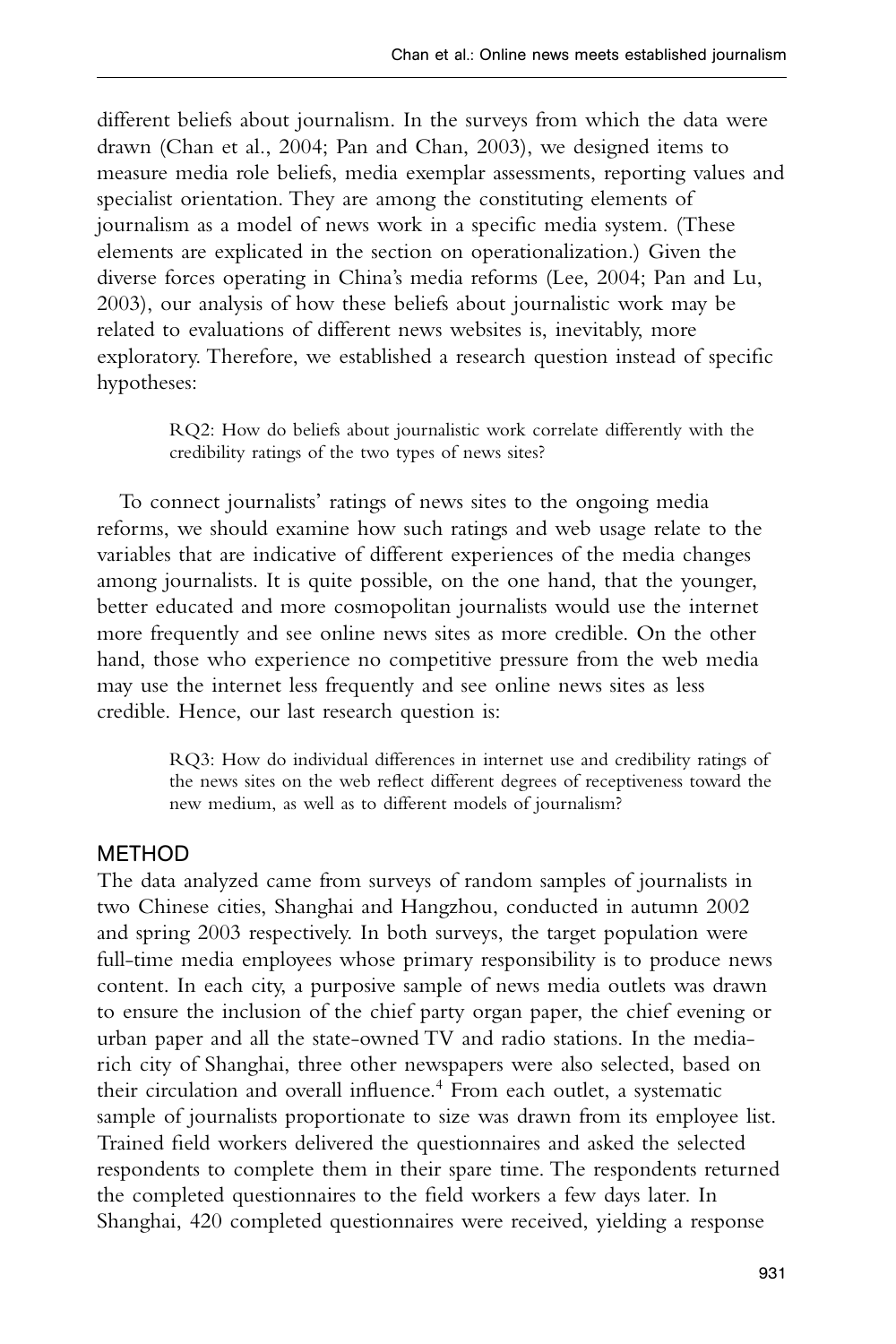rate of 82 percent. In Hangzhou, an 88 percent completion rate resulted in 462 completed questionnaires. In the analyses, the two samples are combined with the city as a control variable in order to reach a greater degree of generalizability.

#### Measures

*Website credibility*. When measured as a single perceptual dimension, media credibility is operationally defined as believability (Bucy, 2003). Despite debates in the literature on the dimensionality of media credibility (Gaziano and McGrath, 1986; Meyer, 1988; Self, 1996; Shaw, 1973), this study utilizes a single indicator as an overall measure of the believability of websites. For our purposes, we prefer the overall measure of believability to multi-indicator measures that have no clear conceptual explication of structure of dimensionality. In the survey, respondents were asked to express their agreement with each of these two statements on a five-point Likert scale (where  $1 =$  strongly disagree and  $5 =$  strongly agree): (1) 'news websites of traditional media outlets have high levels of credibility'; and (2) 'news websites of online companies have high levels of credibility'.

*Web surfing behaviour and attitudes toward the internet*. The same five-point scale was used to assess respondents' uses of, and attitudes towards, the internet. Three indices were created from six items. Level of adaptiveness to the web working environment is the average of: (1) 'I can use the internet skilfully in news reporting'; and (2) 'I am fully adapted to the multimedia working environment' (Cronbach's alpha = .83). Web surfing behaviour is the average of: (1) 'I often browse domestic news websites'; and (2) 'I often browse overseas news websites' (*alpha* = .63). Perceptions of internet potentials for news work is the average of: (1) 'the internet has brought a more open space for news work'; and (2) 'the internet has increased levels of competition in news work significantly' (alpha = .60).

*Web use at work*. The survey asked the respondents to indicate, on a fivepoint scale (where  $1 =$  never and  $5 =$  frequently) whether they often used various kinds of news and information websites at work to: (1) get news leads; (2) gather background information for news stories; and (3) search for news angles. Averaging across the items formed an index of using the internet in reporting (alpha = .78).

*Specialist orientation*. In past studies on journalists around the world, reading trade journals has been among the indicators of professionalism (McMane, 1998; Schoenbach et al., 1998). In this study we use it as a measure of specialist orientation. The assumption is that journalists who read trade publications regularly are more likely to consider journalism as a profession requiring specialized knowledge, and that they are making an effort to strengthen their proficiency at work. The surveys asked the respondents to indicate on a five-point scale (where  $1 =$  never and  $5 =$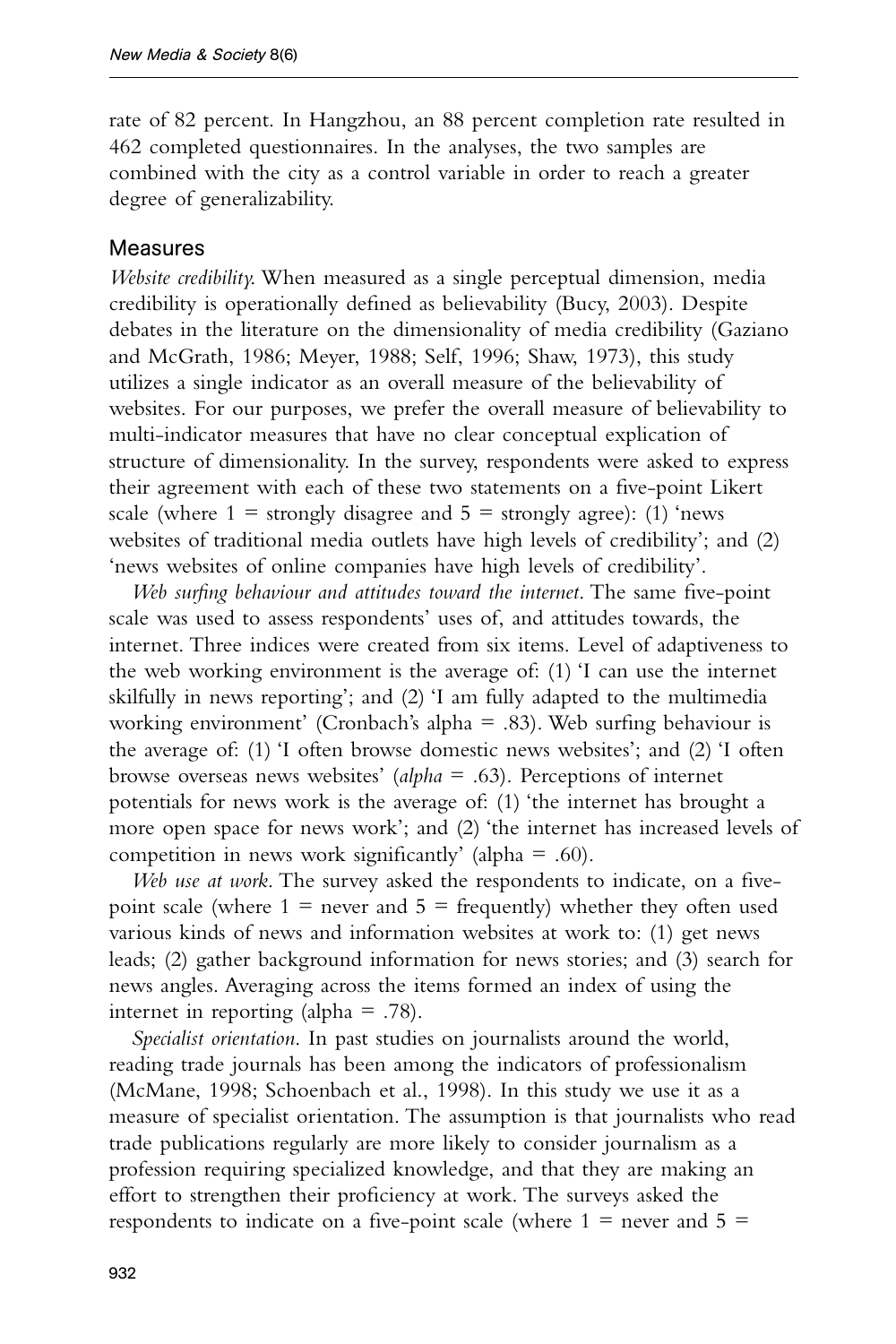frequently) how often they: (1) read media and journalism research journals; (2) read trade magazines; and (3) browse the specialized websites devoted to issues and information on journalism. The items have sufficient interrelations to form a single factor (alpha  $=$  .71). However, the three trade media differ in many ways. Academic journals are more theoretical in nature and contain a more diverse range of views. In contrast, trade magazines, mostly published by official media organizations, focus more on applied issues and are more ideologically blatant. Websites for the profession have more content that is not officially sanctioned; they also address more directly the 'hot button' issues in journalism. Based on this recognition, we used them as separate variables.

*Evaluation of news media exemplars*. The survey asked the respondents to indicate, on a five-point scale (where  $1 = \text{very far}$  and  $5 = \text{very close}$ ), how close 12 media outlets were to their 'ideal medium'. Four outlets were party organs, with three national media outlets (*People's Daily*, *Guangming Daily* and CCTV) and one local party organ in each city (*Liberation Daily* in Shanghai and *Zhejiang Daily* in Hangzhou). Four overseas media outlets widely known among Chinese journalists were chosen to represent the professional news media. Two others were chosen to represent innovative news outlets emergent during the reforms (*Xinmin Evening* in Shanghai, *Qianjiang Evening* in Hangzhou and the nationally-circulated *Southern Weekend*). Finally, two web news outlets – Yahoo! China (http://cn.yahoo.com) and Sina (http://www. sina.com.cn) – were also included. An earlier study shows that evaluations of the party-organ media and the professional media reflect two belief systems about journalistic work, while evaluations of the two web media reveal the dual affiliations with the two belief systems. These indices are validated via extensive empirical assessments (Pan and Chan, 2003) and are used as predictors in this study.

*Media role beliefs*. Respondents were asked to indicate, on a five-point scale (where  $1 =$  not at all important and  $5 =$  very important), how important a list of 18 media functions are. The 18 statements were developed by referring to both past literature (Weaver and Wilhoit, 1996) and the concrete situation in China. Five of them were eliminated due to poor fit in an exploratory factor analysis. The remaining 13 formed four clean factors, which correspond to the interpretive, disseminator, adversarial and popular advocacy roles of the media. Four indices were created by averaging across the items belonging to each factor (Cronbach's alpha ranges from .76 to .91).

*Reporting values*. A set of 10-point scaled questions (where 1 = slightly important and  $10 =$  extremely important) asked respondents how important a set of factors is to news work. Importance of informativeness was the average of the importance of 'timeliness', 'factuality', 'just', and 'factual accuracy' (alpha = .84). Similarly, importance of comprehensiveness was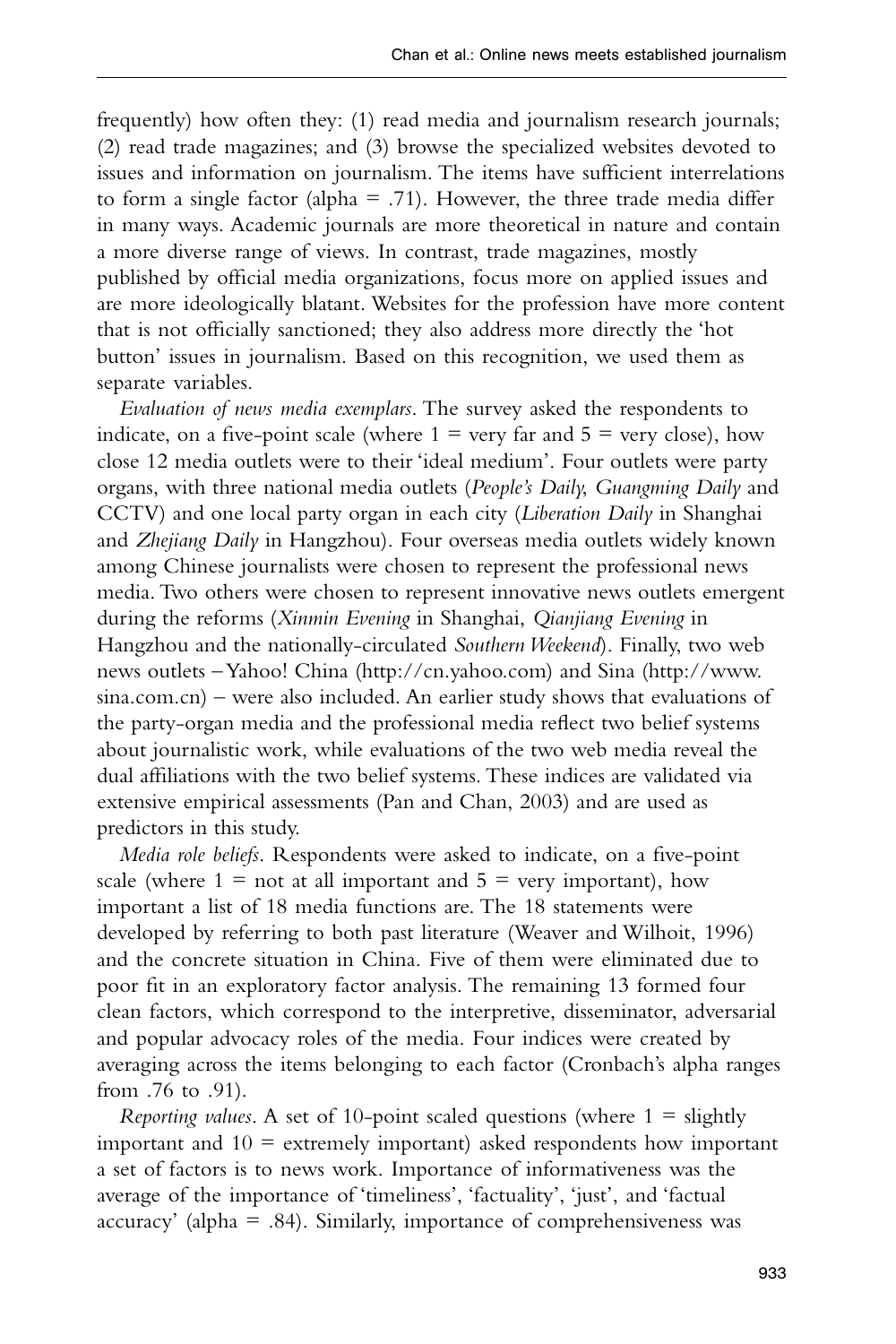derived from respondents' answers regarding 'balance' and 'completeness' (alpha  $=$  .77), while importance of appeal was derived from 'interesting writing', 'new angle', 'depth' and 'scoop' (alpha = .84).

*Perceived competitive pressure*. Respondents were asked whether they had ever felt competitive pressure in their everyday work. If they said 'yes', they were asked to indicate on a five-point scale (where  $1 = a$  little and  $5 = a$ lot) pressure from various sources. Feeling such pressure from the web media was used. Because each sample had about 15 percent to 16 percent of the respondents reporting that they felt no competitive pressure at all, this dichotomous variable is included in assessing the effect of perceived competition.

### RESULTS

#### Internet perceptions and use

To begin the analysis, first we examine the data on perceptions and uses of the internet among journalists. Table 1 shows that on only one of the 11 measures, the two samples differ significantly. The Shanghai journalists reported using the internet to search for news leads more frequently than their Hangzhou counterparts. Overall, the differences between the two samples are mostly negligible.

In Table 1, we also see that journalists in both cities gave higher credibility ratings to the news sites by traditional media outlets than the sites by commercial online companies. The differences between the two ratings are highly significant. In addition, the news sites by traditional media outlets received ratings significantly higher than the scale's midpoint, while the news sites by commercial online companies received ratings significantly lower than the midpoint. The result supports H1 and is consistent with similar observations from the USA, where journalists in traditional media tend to view online companies' news sites less positively.

The situation is more complicated when we place the evidence in a broader context. Among the 12 media exemplars that the respondents evaluated, the two commercial online news sites were viewed positively, with mean ratings significantly higher than the scale midpoint. However, three of the five official media received mean ratings significantly lower than the scale midpoint. Clearly, the journalists did not generalize their low evaluations of the official media to the websites that these media outlets operated. As research on such websites shows (see Liu, 2002; Peng, 2002), the official media outlet websites, compared with their traditional media parents, are more information and entertainment-oriented, are more diverse in content and, presumably, serve somewhat different functions.

Regarding other items, Table 1 shows that the journalists in the two cities are similarly confident that they can work well within the new media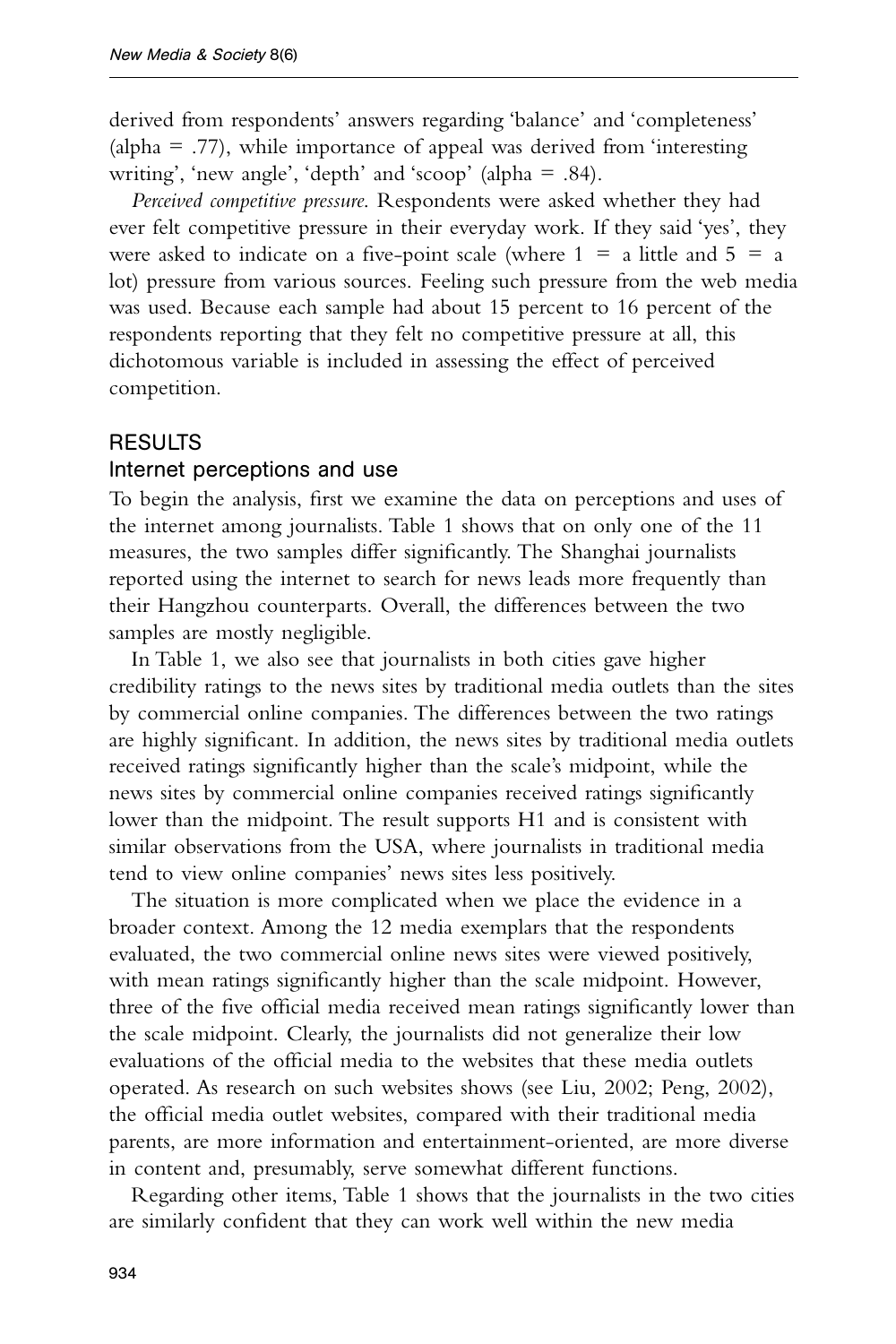| <b>MEASURES</b>                                    | <b>SHANGHAI</b><br>$(N = 420)$ | <b>HANGZHOU</b><br>$(N = 462)$ | t-VALUE   |
|----------------------------------------------------|--------------------------------|--------------------------------|-----------|
| Credibility                                        |                                |                                |           |
| News websites by traditional media outlets have    | 3.34                           | 3.39                           | $-.80$    |
| high levels of credibility                         | (.93)                          | (.90)                          |           |
| News websites by commercial portals have high      | 2.68                           | 2.69                           | $-.30$    |
| levels of credibility                              | (.81)                          | (.82)                          |           |
| Adaptiveness                                       |                                |                                |           |
| I can use the internet to do reporting and editing | 3.75                           | 3.75                           | .02       |
| work skillfully                                    | (.95)                          | (.94)                          |           |
| I am well adapted into the multimedia work         | 3.72                           | 3.75                           | $-.51$    |
| environment                                        | (.84)                          | (.87)                          |           |
| Web surfing                                        |                                |                                |           |
| I often browse domestic news websites              | 4.03                           | 4.01                           | .47       |
|                                                    | (.83)                          | (.81)                          |           |
| I often browse overseas news websites              | 3.53                           | 3.40                           | 1.90      |
|                                                    | (1.03)                         | (1.02)                         |           |
| Perceived impact                                   |                                |                                |           |
| The internet has opened up space for news work     | 4.06                           | 4.14                           | $-1.49$   |
|                                                    | (.81)                          | (.79)                          |           |
| The web media have increased competitiveness of    | 3.78                           | 3.81                           | $-.50$    |
| news work                                          | (.94)                          | (.99)                          |           |
| Web use in one's work                              |                                |                                |           |
| Searching for news leads                           | 4.02                           | 3.76                           | $3.14***$ |
|                                                    | (1.17)                         | (1.23)                         |           |
| Collecting background information for a story      | 4.23                           | 4.22                           | .19       |
|                                                    | (1.02)                         | (.97)                          |           |
| Looking for an angle for a story                   | 3.62                           | 3.59                           | .40       |
|                                                    | (1.24)                         | (1.20)                         |           |

• Table 1 Means (standard deviation) of internet perceptions and use<sup>1</sup>

\*\* p  $\lt$  .01.

<sup>1</sup> Missing values were replaced by within-sample means.

environment. They surf various news websites frequently, using domestic sites much more than overseas sites. In both cities, they agree with the statement that the internet has opened up space for, and increased competition in, news work. Journalists use the internet frequently in news work, although their usage for news leads and news angles is significantly less frequent than for background information (*t*-values in paired *t*-tests range from 4.61 to 12.99, *p* < .001 in all cases).

## Empirical correlates of credibility ratings

Table 2 summarizes the results of a series of hierarchical regression designed to explore the correlates of credibility ratings. The 11 demographic variables capturing journalists' individual characteristics, organizational position and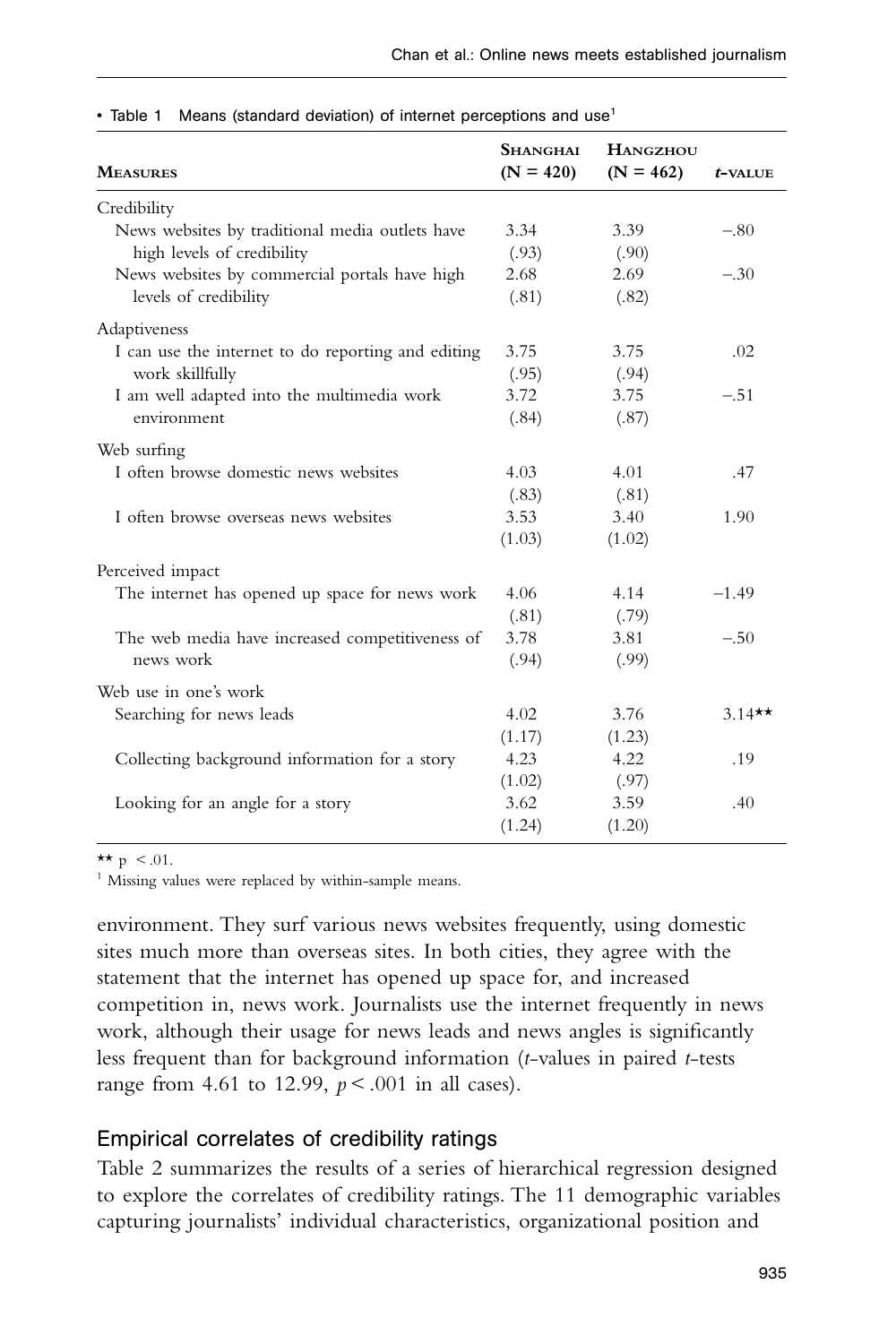| • Table 2 Correlates of website credibility evaluations $(N = 882)^1$ |  |
|-----------------------------------------------------------------------|--|
|                                                                       |  |

|                                |              | <b>CREDIBILITY OF NEWS SITES BY</b> |                                     |  |  |
|--------------------------------|--------------|-------------------------------------|-------------------------------------|--|--|
| <b>CORRELATES</b>              |              | <b>TRADITIONAL</b><br><b>MEDIA</b>  | <b>COMMERCIAL</b><br><b>PORTALS</b> |  |  |
| Demographics                   |              |                                     |                                     |  |  |
|                                | $R^2$        | .015                                | .014                                |  |  |
| Web usage and attitudes        |              |                                     |                                     |  |  |
| Adaptiveness                   |              | $.095*$                             | $-.053$                             |  |  |
| Web surfing frequencies        |              | $.181**$                            | $.084*$                             |  |  |
| Perceived impact               |              | .052                                | $.190**$                            |  |  |
|                                | $\Delta R^2$ | $.066$ **                           | $.056$ **                           |  |  |
| Media role beliefs             |              |                                     |                                     |  |  |
| Interpretive                   |              | $.098*$                             | .072                                |  |  |
| Disseminator                   |              | .054                                | $-.042$                             |  |  |
| Popular advocacy               |              | $.112**$                            | $-.005$                             |  |  |
| Adversarial                    |              | $-.086*$                            | $.094*$                             |  |  |
|                                | $\Delta R^2$ | $.051**$                            | $.016***$                           |  |  |
| Media exemplar closer to ideal |              |                                     |                                     |  |  |
| Party organs                   |              | $.226$ **                           | .001                                |  |  |
| Professional media             |              | .025                                | $-.018$                             |  |  |
| Web media                      |              | .033                                | $.190**$                            |  |  |
|                                | $\Delta R^2$ | $.052**$                            | $.048**$                            |  |  |
| Reporting values               |              |                                     |                                     |  |  |
| Informativeness                |              | .029                                | $-.179**$                           |  |  |
| Comprehensiveness              |              | $.080*$                             | $.156***$                           |  |  |
| Appeal                         |              | .062                                | $.151**$                            |  |  |
|                                | $\Delta R^2$ | $.020**$                            | $.043**$                            |  |  |
| Specialist orientation         |              |                                     |                                     |  |  |
| Theoretical magazine reading   |              | $-.043$                             | .025                                |  |  |
| Trade magazine reading         |              | $.085*$                             | $-.112**$                           |  |  |
| Trade website browsing         |              | $.121**$                            | $.105**$                            |  |  |
|                                | $\Delta R^2$ | $.022**$                            | $.027**$                            |  |  |
|                                | Total $R^2$  | .226***                             | $.204$ ***                          |  |  |

 $\star$  p  $\leq$  .05;  $\star\star$  p  $\leq$ .01.

<sup>1</sup> Eleven demographic variables were entered as the first block and each set of the correlates shown in the table was entered one by one afterwards. The demographic variables are: gender, age, years in journalism, educational level, monthly income, whether they majored in journalism or communication, amount of overseas experience, media type (broadcasting vs. print), whether they hold an administrative position in their organization, whether they plan on being in journalism in five years, and which city they work in. None of them has a robust relationship with either of the dependent variables. <sup>2</sup> Entries are standardized regression coefficients.

city of residency have no relationships with either of the credibility ratings. They are not presented in Table 2 for simplicity. The other variables were entered into the regression in separate blocks.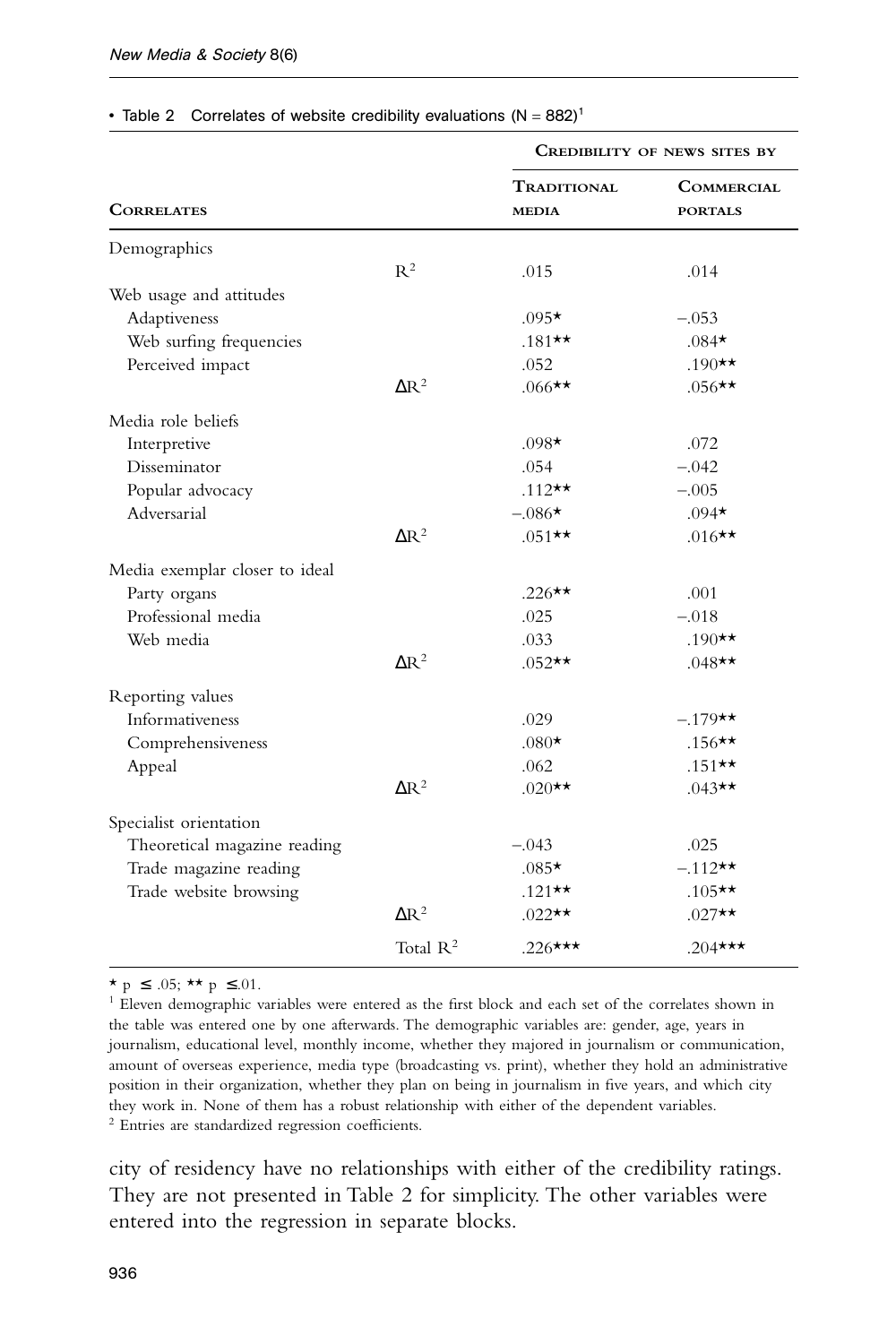H2 predicts positive correlations of credibility ratings with web attitudes and web usage. By and large, the hypothesis is supported. The three predictors in the 'web attitudes and usage' category account for 6.6 percent of the variance of credibility ratings of traditional news media's sites. Two of them (feeling well adapted into the web environment and surfing the web frequently) make a unique contribution to the credibility rating, as shown by the significant positive regression coefficients. The three variables also account for 5.6 percent of variance in the credibility ratings of the news sites by online companies. However, different from the credibility ratings of the news sites by traditional media, the perceived impact of the internet comes out as the strongest correlate of credibility ratings regarding the online companies' news sites. There is no significant unique effect of adaptiveness to the web on credibility ratings.

The remaining panels in Table 2 address the second research question in three different aspects: leaning towards either the party journalism or professionalism paradigm, reporting values, and specialist orientation. In an earlier study (Pan and Chan, 2003), it was shown that emphasizing the interpretive and popular advocacy roles of the media, de-emphasizing the adversarial role of the media and praising party organs indicate the belief system of party journalism. The belief system of journalistic professionalism, meanwhile, is revealed by an emphasis on the disseminating role of the media and positive evaluations of professional media exemplars.

Given these background findings, the results in Table 2 show that journalists used the model of party journalism as their lens when evaluating the credibility of websites by the traditional media. Emphases on the media's interpretive and popular advocacy roles, as well as praising party organs, are positively correlated with the credibility ratings of such websites. Emphasis on the adversarial role is negatively related to perceived credibility. The credibility rating of the sites by commercial online companies is rooted in a different belief system. It is correlated significantly with emphasizing the media's adversarial role and considering the web as an ideal medium. Together, the results suggest that the journalists placed the two types of news sites in very different cognitive domains and, consequently, used different criteria.

On the one hand, the credibility ratings of the two types of news sites are related to different reporting values. The three value variables together contribute 2 percent of variance in rating of the sites by traditional media and 4.3 percent of variance in ratings of the sites by online companies. However, only emphasis on comprehensiveness is related significantly to the perceived credibility of traditional news media's websites. On the other hand, the credibility rating of online companies' sites is related positively to an emphasis on comprehensiveness and appeal and negatively to an emphasis on informativeness. These findings strongly suggest that Chinese journalists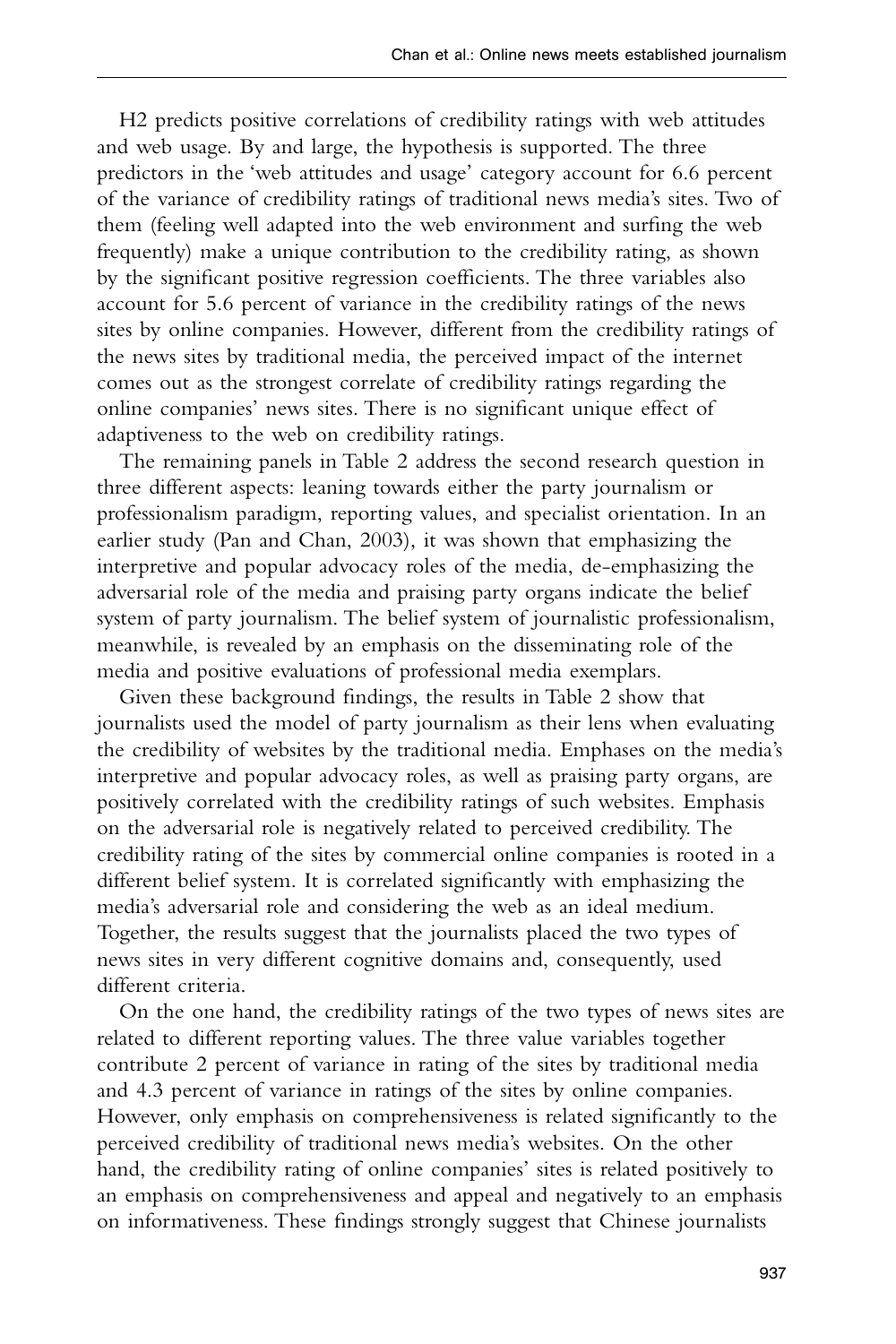see online news provided by the two types of websites as embodying two different sets of reporting values.

Journalists' exposure to trade publications is related also to their evaluation of news sites. The three variables together contribute 2.2 percent to 2.7 percent of variance in the credibility ratings. Yet again, exposure to each individual trade publication correlates differently to the two credibility ratings. While reading trade magazines and browsing dedicated trade websites both contribute positively to higher credibility ratings of the news sites by traditional media, they have opposing relations with the credibility ratings of the news sites by online companies. Frequent reading of trade magazines, the publications that articulate the traditional mode of journalism and party press discourse, has a significant negative correlation with the credibility rating of news sites by online companies.

## Empirical correlates of web usage

While individual differences in demographic characteristics do not contribute in any direct way to news site credibility ratings, it does not mean that they are inconsequential. Given the results in Table 2 showing the positive relationships between frequent use and credibility ratings, it is useful to examine individual differences in web usage and to treat such usage as a mediating factor between social locations and news site credibility ratings. Such theoretical inferences will be based on our empirical answer to the third research question.

As shown in Table 3, there are significant individual differences in how frequently the journalists use the web. The two types of web usage are correlated with different predictors. General web surfing is more frequent among younger journalists and those who have had more overseas experiences. Using the web in news reporting is more frequent among younger and better educated journalists with higher incomes. While surfing the internet is generally a young people's trade mark, using the web in news reporting is indicative of journalists' sophistication and competence in doing their job in the new media environment. Therefore, it is related to education and income, presumably the antecedent and reward of sophistication and competence.

Using the internet frequently is related also to feeling competitive pressure from the web media. It is possible that frequent usage brings heightened awareness of the internet's potential and increasing significance to one's life and work. This interpretation is supported by the strong positive correlation between web usage and the two web perception variables. Feeling adapted to the internet environment is strongly related to frequent web surfing and frequent use of the internet in one's work. Similarly significant, albeit weaker, positive relationships are found with the perceived potential of the internet in journalistic work.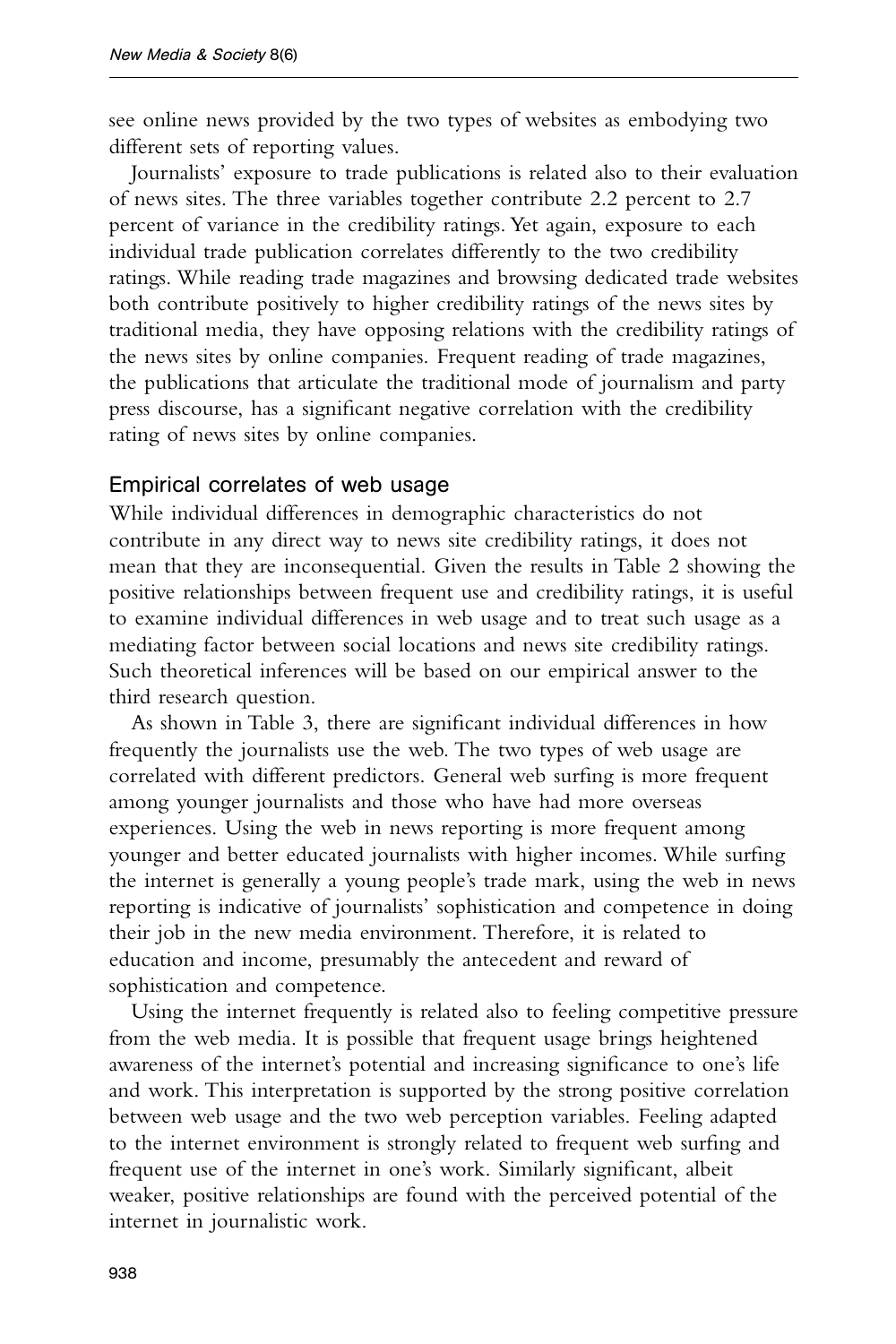|                                     |                | <b>WEB SURFING</b> | <b>INTERNET USE</b><br><b>AT WORK</b> |  |  |
|-------------------------------------|----------------|--------------------|---------------------------------------|--|--|
|                                     |                |                    |                                       |  |  |
| Step 1                              |                |                    |                                       |  |  |
| Gender $(1 = male, 2 = female)$     |                | $-.001$            | .053                                  |  |  |
| Age                                 |                | $-186**$           | $-.281**$                             |  |  |
| Years in journalism                 |                | $-.063$            | .001                                  |  |  |
| Education (5-point scale)           |                | $-.010$            | $.135**$                              |  |  |
| Combined monthly income             |                | .059               | $.117**$                              |  |  |
| Journalism/communication major      |                | .034               | .056                                  |  |  |
| Overseas exposure                   |                | $.149**$           | .018                                  |  |  |
| Media type (print)                  |                | $-.048$            | $-.057$                               |  |  |
| No administrative position          |                | $-.017$            | $-.010$                               |  |  |
| In journalism 5 years from now      |                | .017               | .002                                  |  |  |
| City (1 = Shanghai, $2$ = Hangzhou) |                | $-.032$            | $-.036$                               |  |  |
|                                     | Adjusted $R^2$ | $.069$ **          | $.122**$                              |  |  |
| Competition                         |                |                    |                                       |  |  |
| Feel no competitive pressure        |                | $-.021$            | .010                                  |  |  |
| Feel competition from web media     |                | $.139**$           | $.095*$                               |  |  |
|                                     | $\Delta R^2$   | $.023**$           | $.008*$                               |  |  |
| Web orientation                     |                |                    |                                       |  |  |
| Adaptiveness                        |                | $.507**$           | $.257**$                              |  |  |
| Perceived impact                    |                | $.103**$           | $.150**$                              |  |  |
|                                     | $\Delta R^2$   | $.274**$           | $.106$ **                             |  |  |
| Credibility ratings of              |                |                    |                                       |  |  |
| Mainstream news sites               |                | $.218**$           | $.096$ **                             |  |  |
| Commercial news sites               |                | .061               | .003                                  |  |  |
|                                     | $\Delta R^2$   | $.056***$          | $.009$ **                             |  |  |
| Web surfing                         |                |                    |                                       |  |  |
| Web surfing                         |                |                    | $.255**$                              |  |  |
|                                     | $\Delta R^2$   |                    | $.060**$                              |  |  |

|  | • Table 3 Hierarchical regression analysis on internet use behavior ( $N = 882$ ) <sup>1</sup> |  |  |  |  |  |  |  |  |  |  |
|--|------------------------------------------------------------------------------------------------|--|--|--|--|--|--|--|--|--|--|
|--|------------------------------------------------------------------------------------------------|--|--|--|--|--|--|--|--|--|--|

**★ p** ≤ .05, ★★ p ≤ .01.

<sup>1</sup> Entries are standardized regression coefficients.

Finally, to demonstrate further the relationship between internet usage and credibility ratings, we also placed the ratings as a set of correlates. Table 3 shows that when the two credibility ratings are controlled against each other, only the credibility of traditional news media's websites is significantly related to web surfing and using the internet at work. In other words, among Chinese journalists, the positive loop between use and perceived credibility is applicable mainly to the sites of traditional media.

### **DISCUSSION**

The analysis adds to our understanding of how journalists evaluate the credibility of news websites and how such evaluations may be contextualized. First, Chinese journalists rate online companies' websites as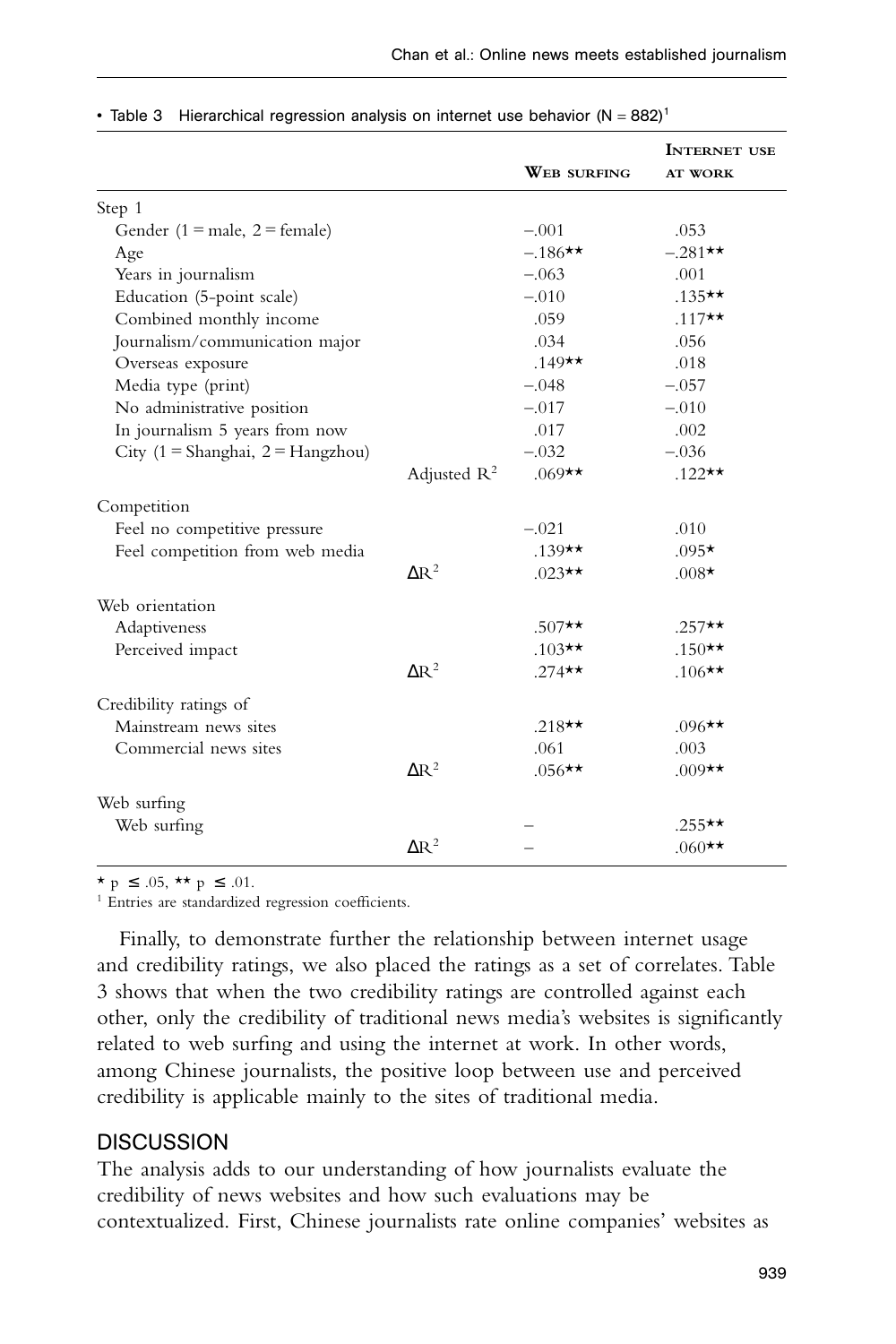significantly less credible than the mainstream media websites. This finding points to an apparent similarity between journalists in China and their counterparts in western liberal democracies. Despite differences in media systems and operational models of mainstream journalism in different societies, practitioners tend to value the established model of journalism more highly than the newly-developed, alternative online journalism. This could represent an informed judgement – journalists understand what constitutes quality journalism and they recognize that the procedure of doing 'mainstream journalism' has built-in mechanisms for quality control. In China, the rating differential can be reflective also of a structural imbalance introduced by government regulation of the internet, which deprives non-traditional media's online news sites of the opportunity to establish their own credibility through independent news gathering operations.

Nevertheless, as discussed earlier, the negative judgement of online news sites can be partially a result of a will to defend the established authority of one's own profession and reaffirm blurring institutional boundaries. It can be part of a process of 'news repair' (Bennett et al., 1985; Reese, 1990), through which journalists attempt to reconfirm the legitimacy and validity of their own model of journalism. This latter interpretation receives support from the present study in that Chinese journalists' ratings of online news sites were found to be related to the models of journalism that they uphold. More specifically, journalists in China evaluated the news sites of traditional media organizations through the lens of the party journalism paradigm (Pan and Chan, 2003). To them, the credibility of these news sites had to be based on whether it was performing the roles either complementary or supplementary to the official party media. The journalists who uphold the party journalism model as ideal and who think of these news sites as enhancing this model would tend to have a higher evaluation of the sites' credibility. The flipside is that journalists who dismiss the party journalism model and who think of online news sites as deviating from such a model would exhibit the opposite tendency.

However, the party journalism model was used as a guidepost mainly for the rating of the credibility of traditional media's news sites. An important finding of this study is that journalists' credibility ratings of the two types of online news sites have different correlates. The ratings of the online companies' sites correlate more with emphasis on the adversarial role, less frequent reading of official trade magazines and the reporting values of comprehensiveness and appeal. Nevertheless, these patterns are insufficient to conclude that Chinese journalists rely on the ideas of journalistic professionalism in evaluating these alternative online sites. Journalistic professionalism in China is fragmented and inconsistent, manifesting often in narrowly confined and situated contexts (Pan and Lu, 2003). There are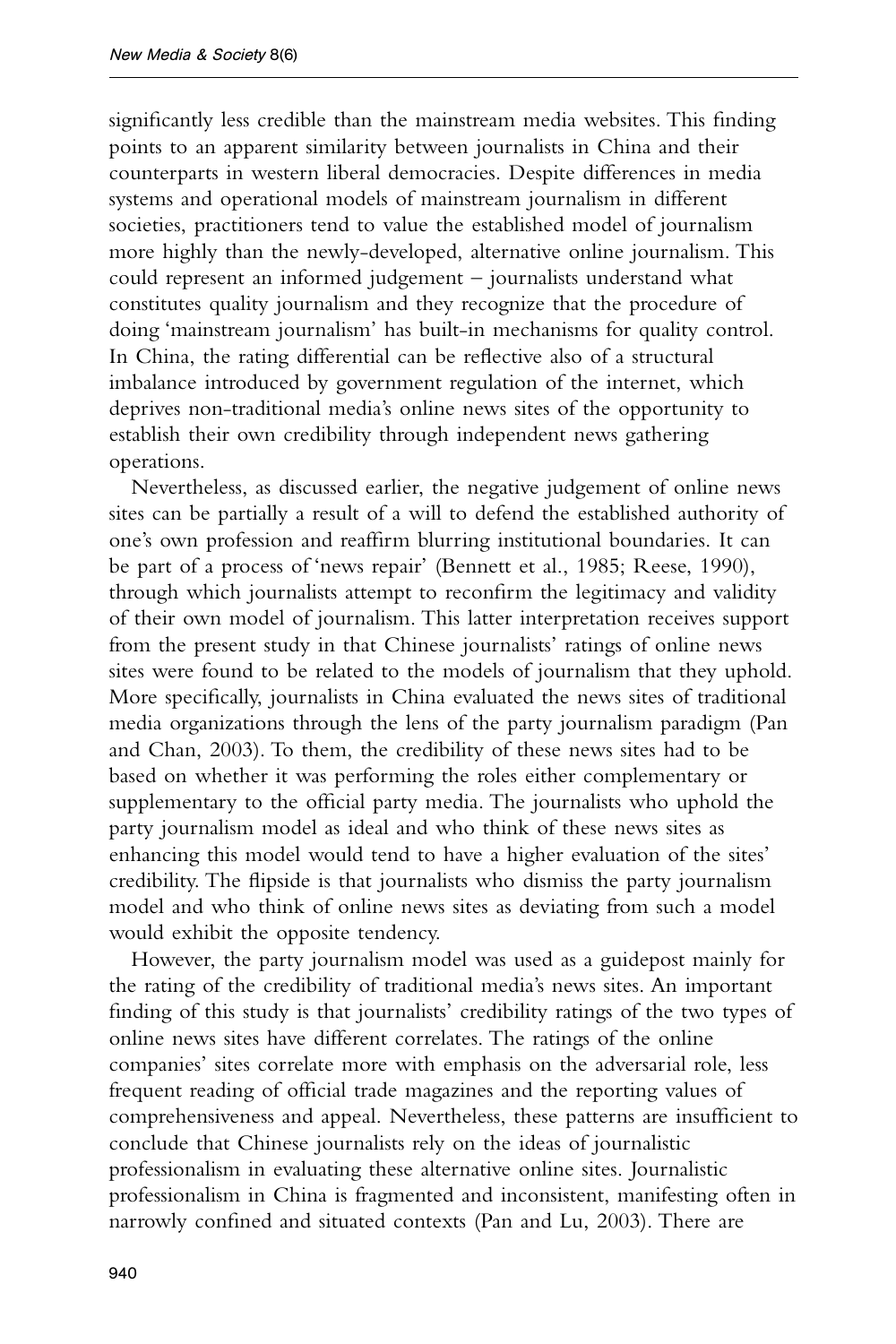other ideational systems influencing how journalists see their own work and evaluate their job (Lee, 2004). It would be an oversimplification to conclude that the non-party journalism necessarily indicates professional journalism. In fact, we cannot even assume that Chinese journalists have a coherent understanding of what commercial online news sites represent. While the relationship between the credibility ratings of these sites and emphasis on the adversarial role of the media point to the perceived critical function of these sites, the relationship between emphasis on audience appeal as a reporting value and credibility seems to suggest online news as 'infotainment'.

However, these arguments are not to suggest that journalists in China do not find online companies' websites valuable. In fact, the respondents recognized the value of the internet in opening up a wider space for journalism. This observation complements the findings on how the ratings of online companies' sites correlate with media role beliefs and reporting values. Given the tight political control of the mainstream media, there is indeed a tendency among Chinese journalists to see (or perhaps wish for) online media as an alternative institution.

Certainly, this argument needs to be qualified. The online media in China are not totally free from political control. Through regulations, the Chinese Government has been trying to set up an 'online media order', which privileges official media and has the effect of co-opting the new medium into the marketized authoritarian media system (Chan and Qiu, 2002). Thus, the structural pressure is toward more similarities between online and mainstream news media. In other words, the government control of mainstream media is a contextual feature in China contributing to the characteristic of the online companies' sites. Yet at the same time, government control of the internet undermines the potential of such online media to truly constitute an 'alternative journalistic institution' (Couldry and Curran, 2003). These contextual factors must be considered in studies on how mainstream journalism and online journalism may differ and be intertwined in the increasingly internet-connected world.

This study also contributes to media credibility research by foregrounding different models of journalism and examining how they may be reflected in credibility ratings. By focusing on journalists, we are asserting that the most fundamental changes associated with shifting news delivery from the traditional media to the internet are the mix of 'mediating agencies' in society (Curran, 2002) and the changing rules of the game of journalism (Boczkowski, nd; Gordon, 2003). These changes may reshape the journalistic profession and the cultural construction of news (Boczkowski, nd). While professional journalists are unlikely to surrender wholesale to the new networked world, nonetheless they may recognize the unique features of online media and utilize the internet to rearticulate the tenets and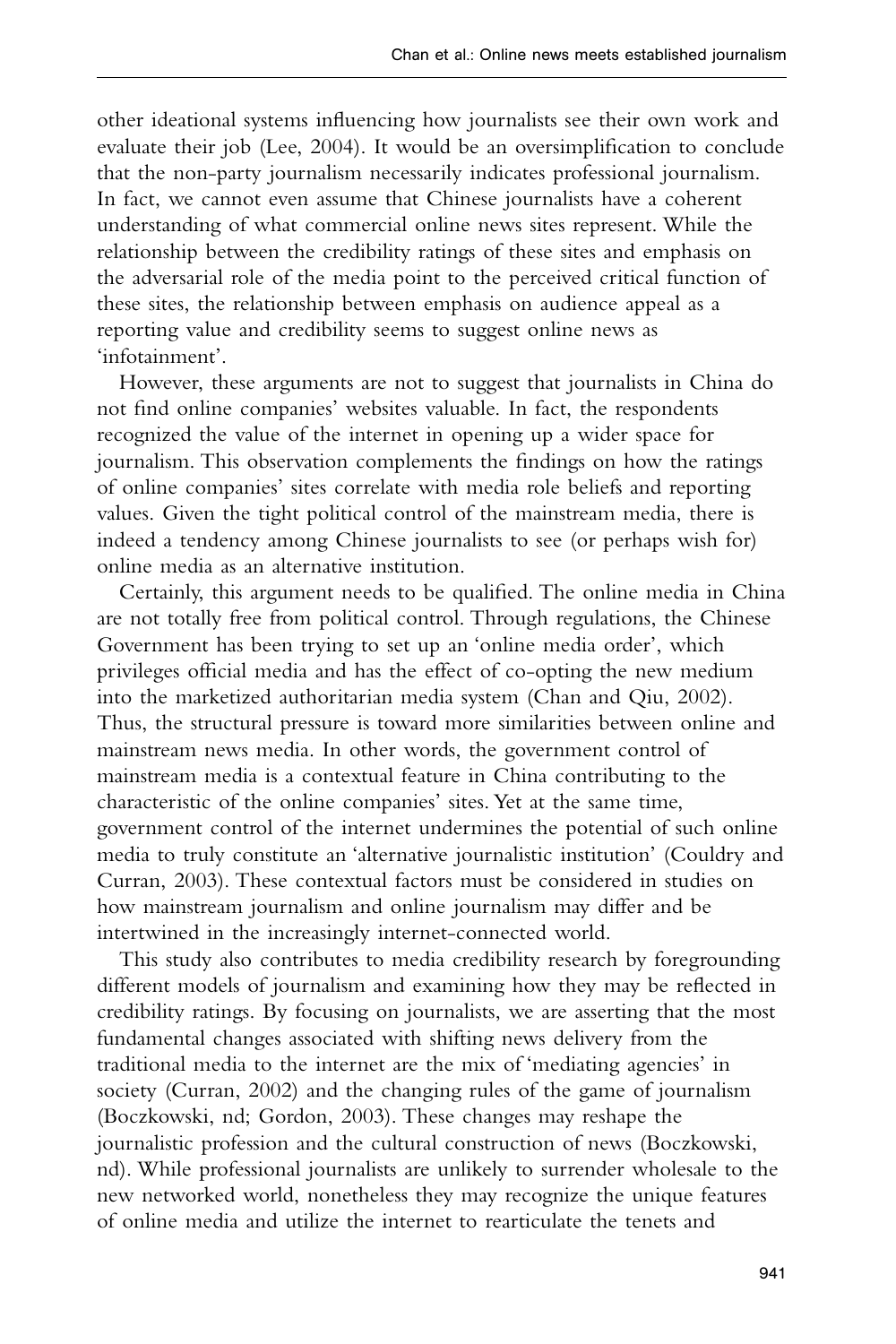parameters of their professional institution (McCoy, 2001). In China, the forces inducing such rearticulation may contribute to further erosion of the party press system, as manifested partly in the adaptations being made by the official party media in response to the emergent model of online journalism (Peng, 1999).

It is clear that the overall pattern found in the USA – that usage breeds familiarity and, in turn, more positive evaluation (Johnson and Kaye, 1998, 2002) – is robust and generalizable to Chinese journalists. Those who feel efficacious with the new medium use it more often; those who use it more frequently for non-work-related purposes tend to see the great potential of the new medium for their work and thus use it more in their work. However, the relationship between use and believability is not straightforward. To Chinese journalists, believability is filtered through their lens of how journalism ought to be done.

The lack of any direct effects of individual demographics on website credibility ratings suggests further that internet usage is an essential mediating venue for individuals to render judgements on the online media. In this light, the findings that younger and better educated journalists use the internet more frequently carry even greater sociological implications. As the young and better educated cohorts begin to populate more of the journalism profession in China, one should expect further transformation of the party press system and greater changes in the journalism institution.

This study seeks to identify the correlates of website credibility and suggests the possible routes through which such evaluations are rendered. It does not seek to test a clearly formulated theory. Nor does it establish in a priori, how differential ratings of the two types of websites might relate to contesting ideational systems on journalism in China. In addition, the single-item measure of website credibility has limited our ability to examine the cognitive structure behind such evaluations. All these limitations need to be addressed in future research. What we have demonstrated here is the value of examining journalists' evaluation of media credibility as situated in, and indicative of, their normative beliefs. This should be a theoretically valuable line of enquiry for research on journalism in the new media world.

#### Acknowledgements

An earlier version of this article was presented at the Conference on the Internet in Intelligent Society, School of Journalism and Communication, Chinese University of Hong Kong, 8–10 July 2004. This study was financed by RGC Grant CUHK4121/99H.

#### **Notes**

1 For example, a major portal, Enorth (http://www.enorth.com.cn), claims that it was formed under the orchestration of the Tianjin Municipal Party propaganda department, with the capital investment and pooling of news sources from all official media outlets in Tianjin. One year after it was open, the party's Propaganda Ministry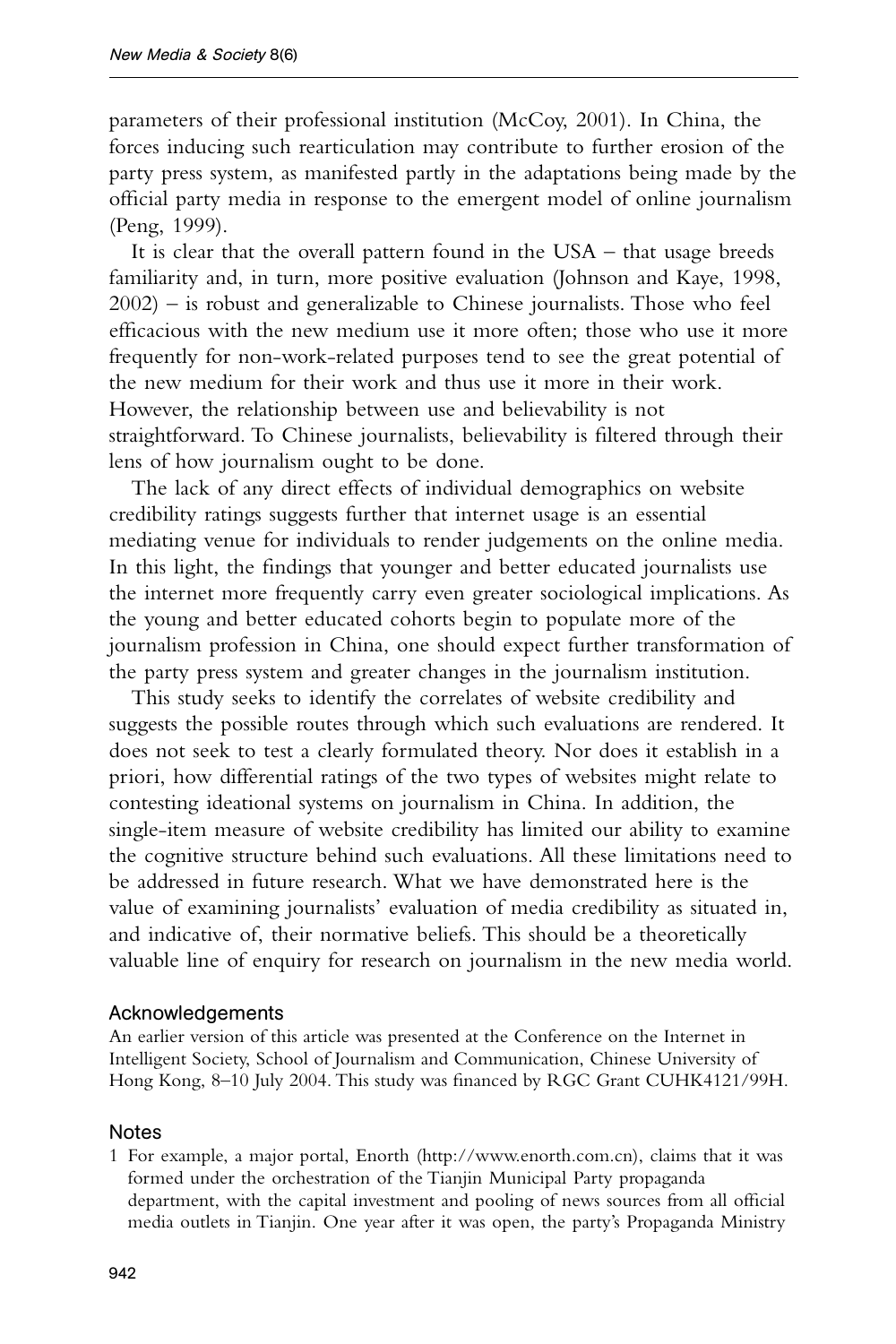named it 'one of the top 10 mainstream news sites'. The daily content of this site is reviewed by both the 1106 Group in the Propaganda Ministry and the Office of Overseas Propaganda (see http://www.enorth.com.cn/index/about/index.htm).

- 2 The regulation also includes content restrictions for licensed internet content providers (ICP). More recently, the 2003 rules for issuing nationally standard licenses to officially accredited journalists explicitly exclude the editorial personnel of such ICPs. Three directives constitute the overall regulatory structure. The first was issued by the State Council on 25 September 2000 (see http://www.cnnic.net.cn/html/Dir/ 2000/ 09/25/0625.htm): it distinguishes commercial and non-commercial websites and enlisted nine prohibited content categories. This was expanded on 27 June 2002 in a directive issued jointly by the Ministry of the Information Industry (MII) and the General Administration of Press and Publication (GAPP), which designates GAPP and its local offices as the enforcement agency of all internet publication regulations. It expanded the nine prohibited categories to 10 (see http://news.xinhuanet.com/ zhengfu/2002–07–16/content\_484382.htm). The third directive was issued jointly by the State Council News Office and the MII on 7 November 2000, specifically on news publications on the web. It differentiates between the news sites operated by official media organizations and non-media companies. Only the former may engage in primary news reporting; the latter may receive approval for carrying in full or in repackaged forms the news reported by official media organizations. On this basis, the GAPP Directive on Accrediting and Licensing Journalists states explicitly that editorial staff of non-media news sites will not be included (see http://press.gapp.gov.cn/web/ zixun/31.htm).
- 3 In the Chinese context, this label is well understood to represent the news sites operated by official media organizations. There is ambiguity with regard to those portals that are joint ventures of major official media organizations in a city, for example, Qianlong (www.qianlong.com.cn) in Beijing, Eastday.com (http:/ /www.eastday.com.cn) in Shanghai and Nanfang.com (http://nanfang.com.cn) in Guangzhou. Based on the interviews that we conducted in the fieldwork prior to the surveys, we feel confident in assuming that the journalists in the sample in general have the knowledge of the 'official' status of these portals and their differentiation from other commercial portals.
- 4 While all the media in China are state-owned, there are still differences among media outlets in their structural status. The two cities also differ in their media structures. As a provincial level municipality and one of the most economically-developed cities in China, Shanghai has two radio stations, two TV stations and one municipal partyorgan newspaper which has formed a newspaper group with several subsidiaries. The city has a nationally-influential evening paper (*Xinmin Evening*) and a nationallyinfluential daily (*Wenhui Daily*). Both are subsidiaries of the same state-owned newspaper group. The main local media organizations also own several other smaller newspapers. In contrast, Hangzhou has media outlets at two different administrative levels: those that belong to the provincial government of Zhejiang province and those controlled by the municipal government of Hangzhou. At each level, there is one radio station, one TV station and one party-organ newspaper. At the municipal level, there is also an evening paper. The selection of media outlets to be included in the surveys took into consideration such structural layouts in the two cities.

#### References

Bennett, W.L., L. Gressett and W. Haltom (1985) 'Repairing the News: A Case Study of the News Paradigm', *Journal of Communication* 35(2): 50–68.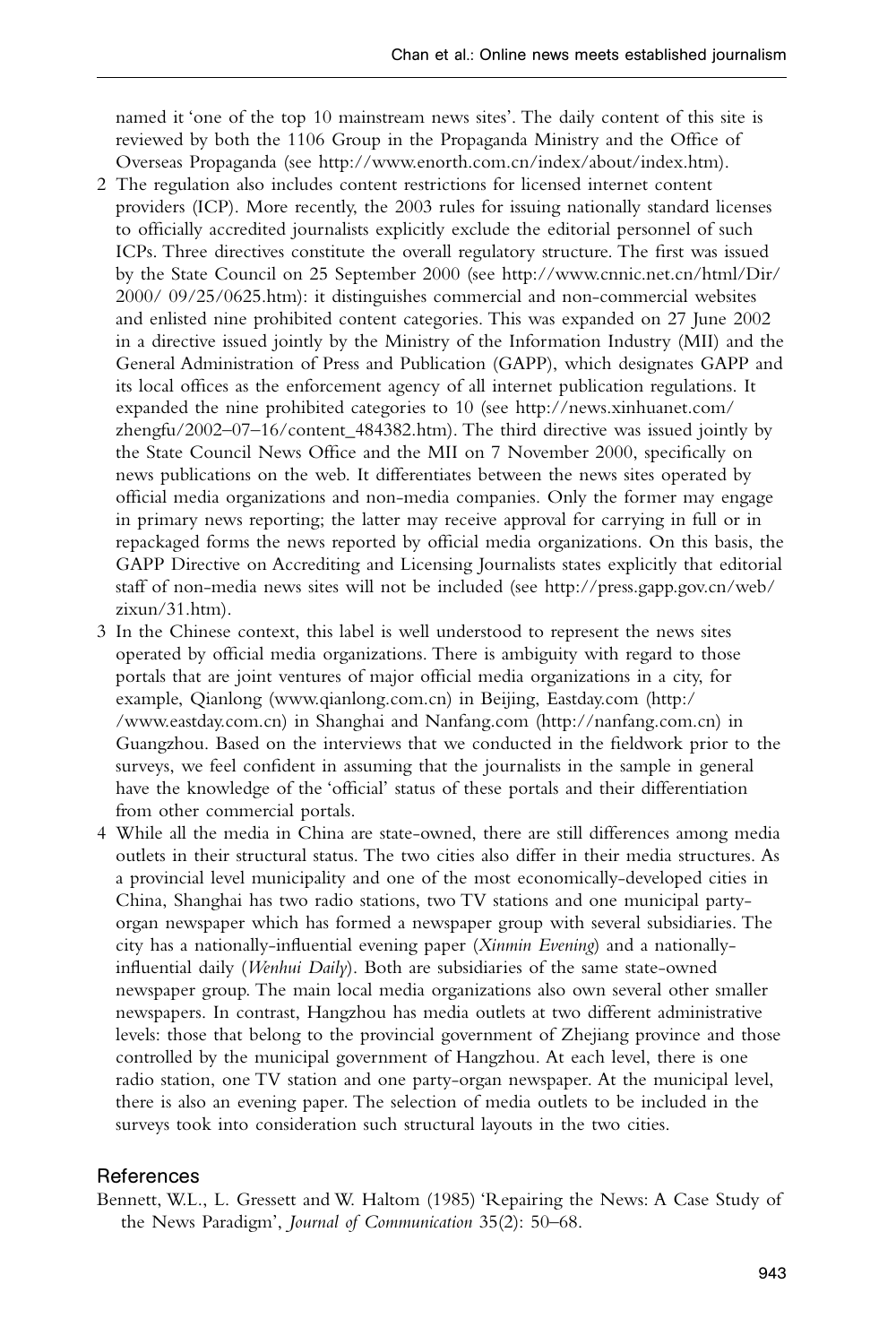- Bi, J. (2001) 'The Internet Revolution in China: The Significance of Traditional Forms of Communist Control', *International Journal* 56(3): 421–41.
- Boczkowski, P.J. (nd) 'Redefining the News Online', *USC Annenberg Online Journalism Review*, URL (consulted 14 May 2004): http://ojr.org/ojr/workplace/ 1075928349.php
- Boczkowski, P.J. (2000) 'Distribute and Conquer? Changing Regimes of Information Creation in Online Newspapers', paper presented at the Annual Meeting of the International Communication Association, Acapulco, Mexico, 1–5 June.
- Boczkowski, P.J. (2001) 'Affording Flexibility: Transforming Information Practices in Online Newspapers', PhD thesis, Cornell University.
- Bucy, E.P. (2003) 'Media Credibility Reconsidered: Synergy Effects Between On-air and Online News', *Journalism and Mass Communication Quarterly* 80(2): 247–64.
- Callahan, C. (1999) *A Journalist's Guide to the Internet: The Net as a Reporting Tool*. Boston, MA: Allyn and Bacon.
- Champlin, D. and J. Knoedler (2002) 'Operating in the Public Interest or in Pursuit of Private Profits? News in the Age of Media Consolidation', *Journal of Economic Issues* 36(2): 459–68.
- Chan, J.M. (1995) 'Calling the Tune Without Paying the Piper: The Reassertion of Media Controls in China', in C. Lo and M. Brosseau (eds) *China Review 1995*, section 5, pp. 1–16. Hong Kong: Chinese University Press.
- Chan, J.M. and J. Qiu (2002) 'Media Liberalization in Marketized Authoritarianism', in V. Price, B. Rozumilowicz and S. Verhulst (eds) *Media Reform: Democratizating the Media, Democratizing the State*, pp. 27–46. London: Routledge.
- Chan, J.M., Z. Pan and F.L.F. Lee (2003) 'Routinization of Internet Use: A Comparative Study of Shanghai and Hong Kong Journalists', in J. Qiu (ed.) *Proceedings of the China Internet Conference,* pp. 387–410. Los Angeles, CA: University of Southern California.
- Chan, J.M., Z. Pan and F.L.F. Lee (2004) 'Professional Aspirations and Job Satisfaction: Chinese Journalists at a Time of Change in the Media', *Journalism and Mass Communication Quarterly* 82(1): 254–73.
- Chen, H. and Z. Guo (1998) 'Opposites Apart: Determinants of the Divergent Development in Avertising Revenue between China's Party and Mass-appeal Newspapers', *Asian Journal of Communication* 8(1): 70–99.
- Cohen, E.L. (2002) 'Online Journalism as Market-driven Journalism', *Journal of Broadcasting and Electronic Media* 46(4): 532–48.
- Couldry, N. (2003) 'Beyond the Hall of Mirrors? Some Theoretical Reflections on the Global Contestation of Media Power', in N. Couldry and J. Curran (eds) *Contesting Media Power: Alternative Media in a Networked World*, pp. 39–55. Lanham, MD: Rowman and Littlefield.
- Couldry, N. and J. Curran (2003) 'The Paradox of Media Power', in N. Couldry and J. Curran (eds) *Contesting Media Power: Alternative Media in a Networked World,* pp. 3–16. Lanham, MD: Rowman and Littlefield.
- Curran, J. (2002) *Media and Power*. London: Routledge.
- Flanagin, A.J. and M.J. Metzger (2000) 'Perceptions of Internet Information Credibility', *Journalism and Mass Communication Quarterly* 77(3): 515–40.
- Garrison, B. (2000) 'Journalists' Perceptions of Online Information-gathering Problems', *Journalism and Mass Communication Quarterly* 77(3): 500–14.
- Gaziano, C. and K. McGrath (1986) 'Measuring the Concept of Credibility', *Journalism Quarterly* 63(3): 451–62.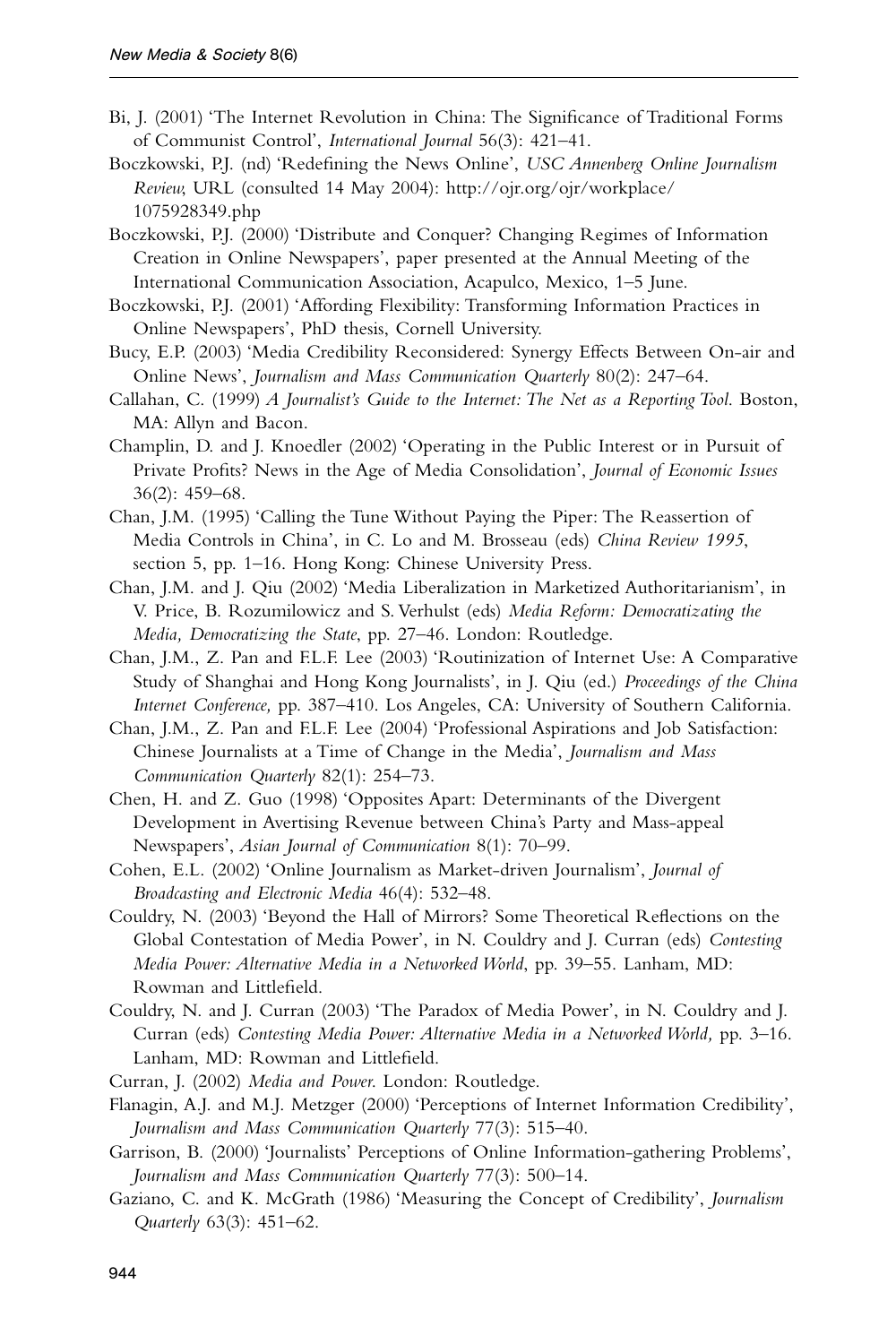- Gordon, R. (2003) 'Convergence Defined', *USC Annenberg Online Journalism Review*, URL (consulted September 2004 ): http://www.ojr.org/ojr/business/ 1068686368.php
- Hammond, S.C., D. Petersen and S. Thomsen (2000) 'Print, Broadcast and Online Convergence in the Newsroom', *Journalism and Mass Communication Educator* 44(2): 16–26.

Harper, C. (1998) *And That's the Way it Will Be*. New York: New York University Press.

- Harwit, E. and D. Clark (2001) 'Shaping the Internet in China', *Asian Survey* 61(3): 377–408.
- He, Z. (2000) 'Chinese Communist Party Press in a Tug-of-war: A Political Economic Analysis of the *Shenzhen Daily*', in C. Lee (ed.) *Power, Money and Media*, pp. 112–51. Evanston, IL: Northwestern University Press.
- Ianzito, C. (1996) 'It's a Job, but Is it Journalism? Answers from the First Generation of Content-providers', *Columbia Journalism Review* 35(4): 31–5.
- Johnson, T. and B. Kaye (1998) 'Cruising Is Believing? Comparing Internet and Traditional Sources on Media Credibility Measures', *Journalism and Mass Communication Quarterly* 75(2): 325–40.
- Johnson, T. and B. Kaye (2002) 'Webelievability: A Path Model Examining How Convenience and Reliance Predict Online Credibility', *Journalism and Mass Communication Quarterly* 79(3): 619–42.
- Katz, E. (1996) 'And Deliver Us from Segmentation', *Annals of the American Academy of Political and Social Sciences* 546(1): 22–33.
- Kovach, B. and T. Rosenstiel (1999) *Warp Speed: America in the Age of Mixed Media*. New York: Century Foundation Press.
- Lee, C. (1994) 'Ambiguities and Contradiction: Issues in China's Changing Political Communication', *Gazette* 53(1–2): 7–21.
- Lee, C. (2004) 'The Conception of Chinese Journalists: Ideological Convergence and Contestation', *Perspectives: Working Papers in English and Communication* 16(1), URL (consulted September 2004): http://www.cityu.edu.hk/en
- Li, Z. (2002) 'World Wide Web: Taking Up the Mission of "the Special Region" for the Reforms of Chinese Media Industries', URL (consulted May 2004): http:/ /newseastday.com/epublish/gb/paper148/20021206/class014800018/hw2837091.htm (in Chinese).
- Liu, X. (2002) 'A Study of Chinese Online Media', *Journalism and Communication Research*, URL (consulted May 2004): http://academic.mediachina.net/xsqk\_ view.jsp?id = 1200 (in Chinese).
- McChesney, R.W. (1999) *Rich Media, Poor Democracy: Communication Politics in Dubious Times.* New York: New Press.
- McCoy, M.E. (2001) 'Dark Alliance: News Repair and Institutional Authority in the Age of the Internet', *Journal of Communication* 51(1): 164–93.
- McMane, A.A. (1998) 'The French Journalists', in David Weaver (ed.) *The Global Journalist*, pp. 191–212. Cresskill, NJ: Hampton Press.
- Meyer, P. (1988) 'Defining and Measuring Credibility of Newspapers: Developing an Index', *Journalism Quarterly* 65(3): 567–74.
- Pan, Z. (2000a) 'Spatial Configuration in Institutional Change: A Case of China's Journalism Reforms', *Journalism* 1(3): 253–81.
- Pan, Z. (2000b) 'Improvising Reform Activities: The Changing Reality of Journalistic Practice in China', in C.C. Lee (ed.) *Power, Money and Media: Communication Patterns and Bureaucratic Control in Cultural China*, pp. 68–111. Evanston, IL: Northwestern University Press.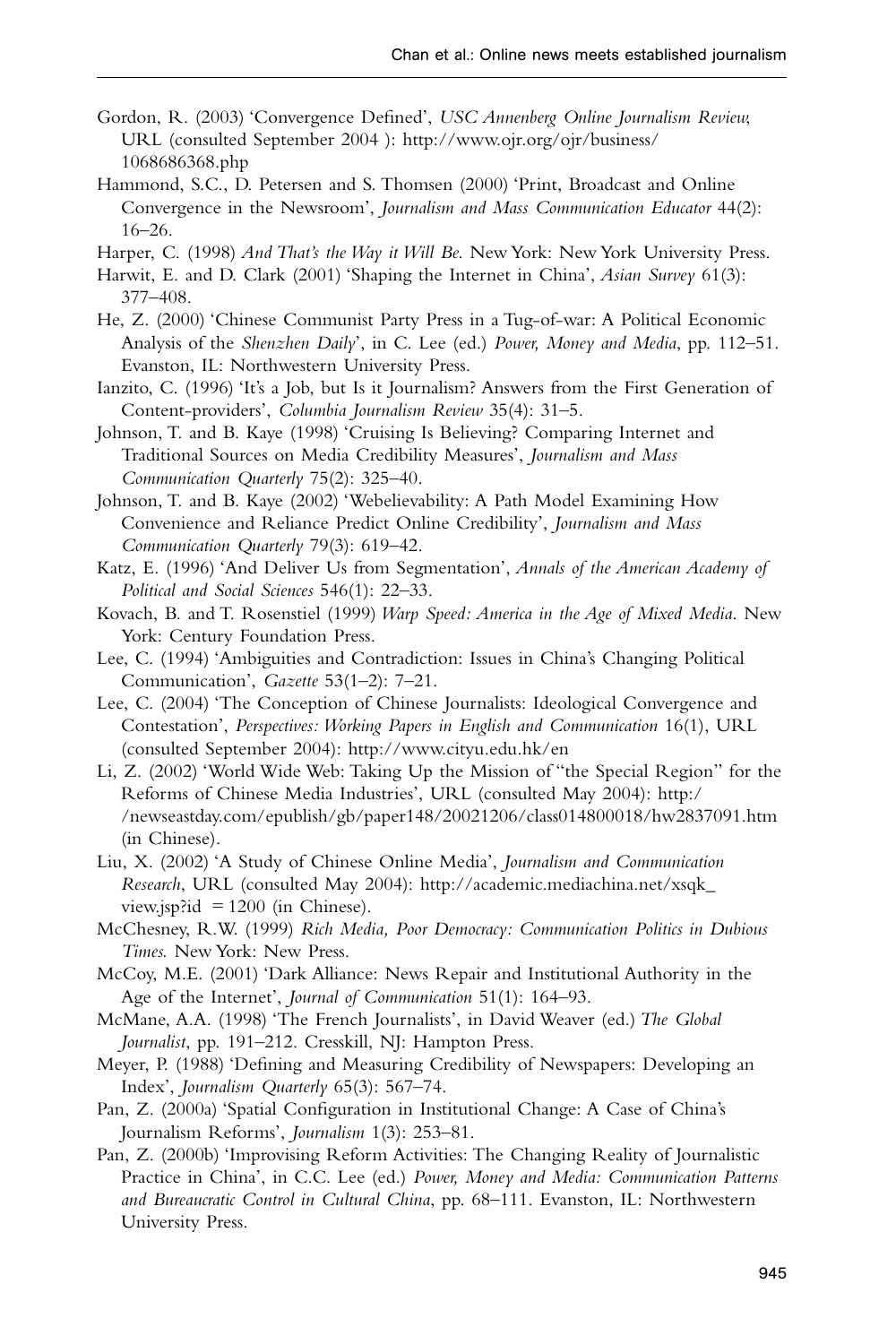- Pan, Z. and J.M. Chan (2000) 'Building a Market-based Party Organ: Television and National Integration in the People's Republic of China', in D. French and M. Richards (eds) *Television in Contemporary Asia*, pp. 232–63. New Delhi: Sage.
- Pan, Z. and J.M. Chan (2003) 'Shifting Journalistic Paradigms: How China's Journalists Assess 'Media Exemplars', *Communication Research* 30(6): 649–82.
- Pan, Z. and Y. Lu (2003) 'Localizing Professionalism: Discursive Practices in China's Media Reforms', in C.C. Lee (ed.) *Chinese Media, Global Context,* pp. 215–36. London: Routledge.
- Pavlik, J. (2001) *Journalism and New Media*. New York: Columbia University Press.
- Peng, L. (1999) 'On the Characteristics and Editorial Tactics of Online Newspapers (Part II)', URL (consulted September 2004): http://academic.mediachina.net/lw\_ view.jsp?id = 100 (in Chinese).
- Peng, L. (2002) 'From 'Pasting News' to 'Interpreting News': On News Production for the Web Across Four Different Levels', URL (consulted September 2004): http:/ /academic.mediachina.net/lw\_view.jsp?id = 386 (in Chinese).
- Qiu, J.L. (1998) 'Virtual Censorship in China: Keeping the Gate between the Cyberspaces', *International Journal of Communication Law and Policy* 4(1): 1–25.
- Reese, S.D. (1990) 'The News Paradigm and the Ideology of Objectivity: A Socialist at the *Wall Street Journal*', *Critical Studies in Mass Communication* 7(4): 390–409.
- Schoenbach, K., D. Stuerzebecher and B. Schneider (1998) 'German Journalists in the Early 1990s: East and West', in David Weaver (ed.) *The Global Journalist,* pp. 213–28. Cresskill, NJ: Hampton Press.
- Schweiger, W. (2000) 'Media Credibility Experience or Image? A Survey on the Credibility of the World Wide Web in Germany in Comparison to Other Media', *European Journal of Communication* 15(1): 37–59.
- Self, C.C. (1996) 'Credibility', in M.B. Salwen (ed.) *An Integrated Approach to Communication Studies,* pp. 421–41. Mahwah, NJ: Lawrence Erlbaum Associates.
- Shaw, E.F. (1973) 'Media Credibility: Taking the Measure of a Measure', *Journalism Quarterly* 50(2): 306–11.
- Stein, N. (1999) 'New Media, Old Values: An Association Works Toward the "Highest Possible Standards'', *Columbia Journalism Review* 38(2): 11–12.
- Tang, X. and Yao, L. (nd) 'News Websites of People's Daily, Sina.com and a Local Newspaper: Examining Their Competition and Future Development', URL (consulted September 2004): http://academic.mediachina.net/xsqk\_view.jsp?id = 318 (in Chinese).
- Turow, J. (1994) 'Hidden Conflicts and Journalistic Norms: The Case of Self-coverage', *Journal of Communication* 44(2): 29–46.
- Weaver, D. and G.C. Wilhoit (1996) *The American Journalist in the 1990s*. Bloomington, IN: Indiana University Press.
- Weise, E. (1997) 'Does the Internet Change News Reporting? Not Quite', *Media Studies Journal* 11(2): 159–63.
- Xu, W. (2003) 'China's New Online Media Order', *Proceedings of the China Internet Conference*, pp. 375–86. Los Angeles, CA: University of Southern California.
- Zhao, Y. (1998) *Media, Market and Democracy in China*. Urbana, IL: University of Illinois Press.

JOSEPH M. CHAN is Professor at the School of Journalism and Communication, Chinese University of Hong Kong. Currently he is also the Changjiang Chair Professor at the School of Journalism, Fudan University, Shanghai, PRC. His research cuts across international communication, political communication and journalism studies, with his work being published